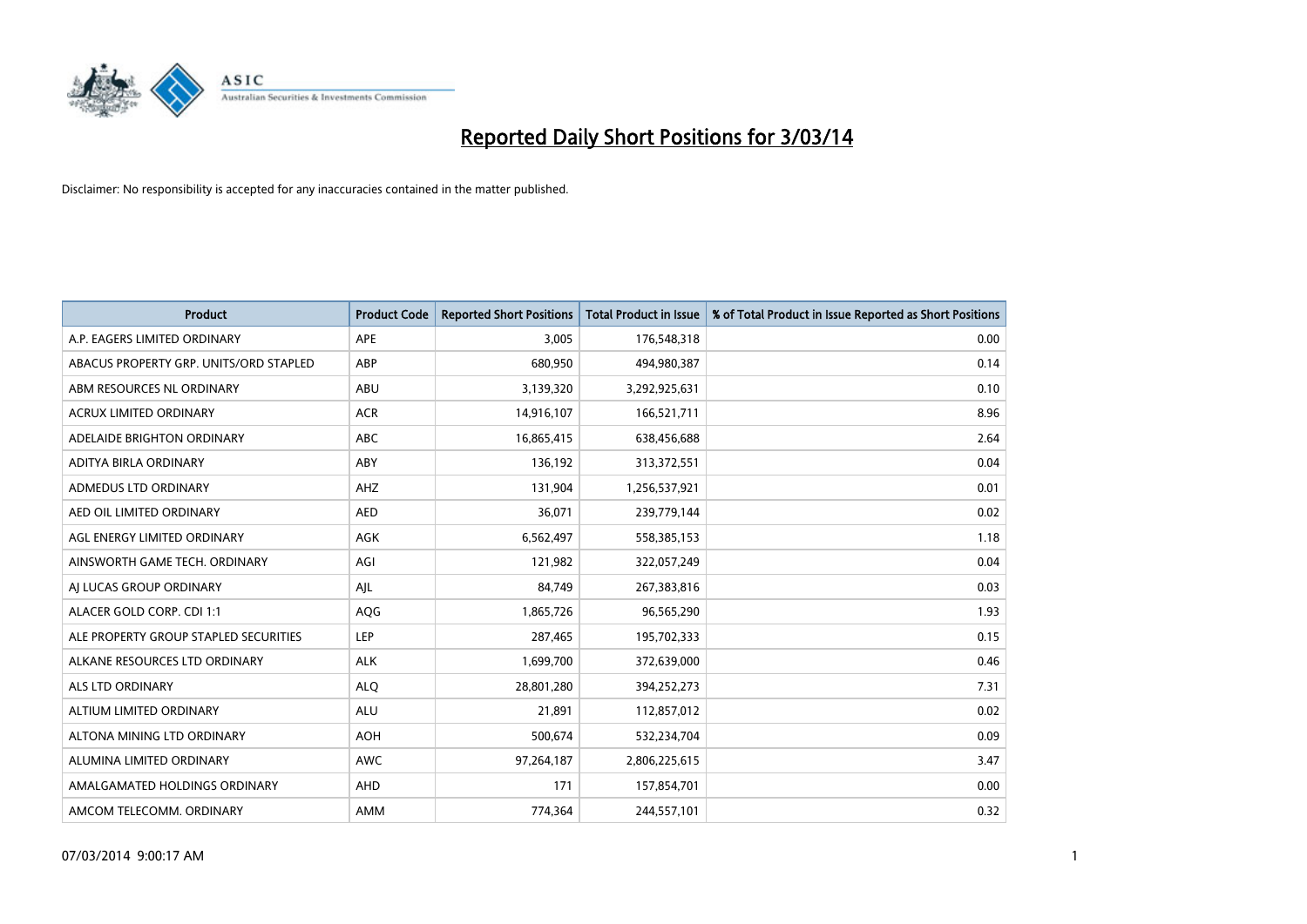

| <b>Product</b>                          | <b>Product Code</b> | <b>Reported Short Positions</b> | <b>Total Product in Issue</b> | % of Total Product in Issue Reported as Short Positions |
|-----------------------------------------|---------------------|---------------------------------|-------------------------------|---------------------------------------------------------|
| AMCOR LIMITED ORDINARY                  | AMC                 | 4,602,683                       | 1,206,684,923                 | 0.38                                                    |
| AMP CAPITAL CHINA ORDINARY UNITS        | AGF                 | 10,710,324                      | 366,112,610                   | 2.93                                                    |
| AMP LIMITED ORDINARY                    | AMP                 | 31,421,720                      | 2,957,737,964                 | 1.06                                                    |
| AMPELLA MINING ORDINARY                 | <b>AMX</b>          | 70,000                          | 256,802,883                   | 0.03                                                    |
| ANSELL LIMITED ORDINARY                 | <b>ANN</b>          | 3,436,042                       | 152,762,142                   | 2.25                                                    |
| ANTARES ENERGY LTD ORDINARY             | <b>AZZ</b>          | 1,013,156                       | 255,000,000                   | 0.40                                                    |
| ANZ BANKING GRP LTD ORDINARY            | ANZ                 | 5,476,047                       | 2,744,102,108                 | 0.20                                                    |
| APA GROUP STAPLED SECURITIES            | APA                 | 27,260,891                      | 835,750,807                   | 3.26                                                    |
| APN NEWS & MEDIA ORDINARY               | <b>APN</b>          | 8,308,043                       | 661,526,586                   | 1.26                                                    |
| AQUARIUS PLATINUM. ORDINARY             | <b>AOP</b>          | 2,826,110                       | 487,782,536                   | 0.58                                                    |
| AQUILA RESOURCES ORDINARY               | <b>AQA</b>          | 13,853,184                      | 411,804,442                   | 3.36                                                    |
| ARAFURA RESOURCE LTD ORDINARY           | <b>ARU</b>          | 38,000                          | 441,270,644                   | 0.01                                                    |
| ARB CORPORATION ORDINARY                | ARP                 | 1,456,493                       | 72,493,302                    | 2.01                                                    |
| ARDENT LEISURE GROUP STAPLED SECURITIES | AAD                 | 2,453,841                       | 405,055,708                   | 0.61                                                    |
| ARENA REIT. ORDINARY UNITS              | <b>ARF</b>          | 28,202                          | 211,495,653                   | 0.01                                                    |
| ARISTOCRAT LEISURE ORDINARY             | ALL                 | 8,378,139                       | 551,418,047                   | 1.52                                                    |
| ARMIDALE INVEST CORP ORDINARY           | AIK                 | 47,500                          | 230,140,739                   | 0.02                                                    |
| <b>ARRIUM LTD ORDINARY</b>              | <b>ARI</b>          | 27,812,461                      | 1,361,469,008                 | 2.04                                                    |
| ASCIANO LIMITED ORDINARY                | <b>AIO</b>          | 6,106,683                       | 975,385,664                   | 0.63                                                    |
| ASG GROUP LIMITED ORDINARY              | ASZ                 | 575,550                         | 206,720,839                   | 0.28                                                    |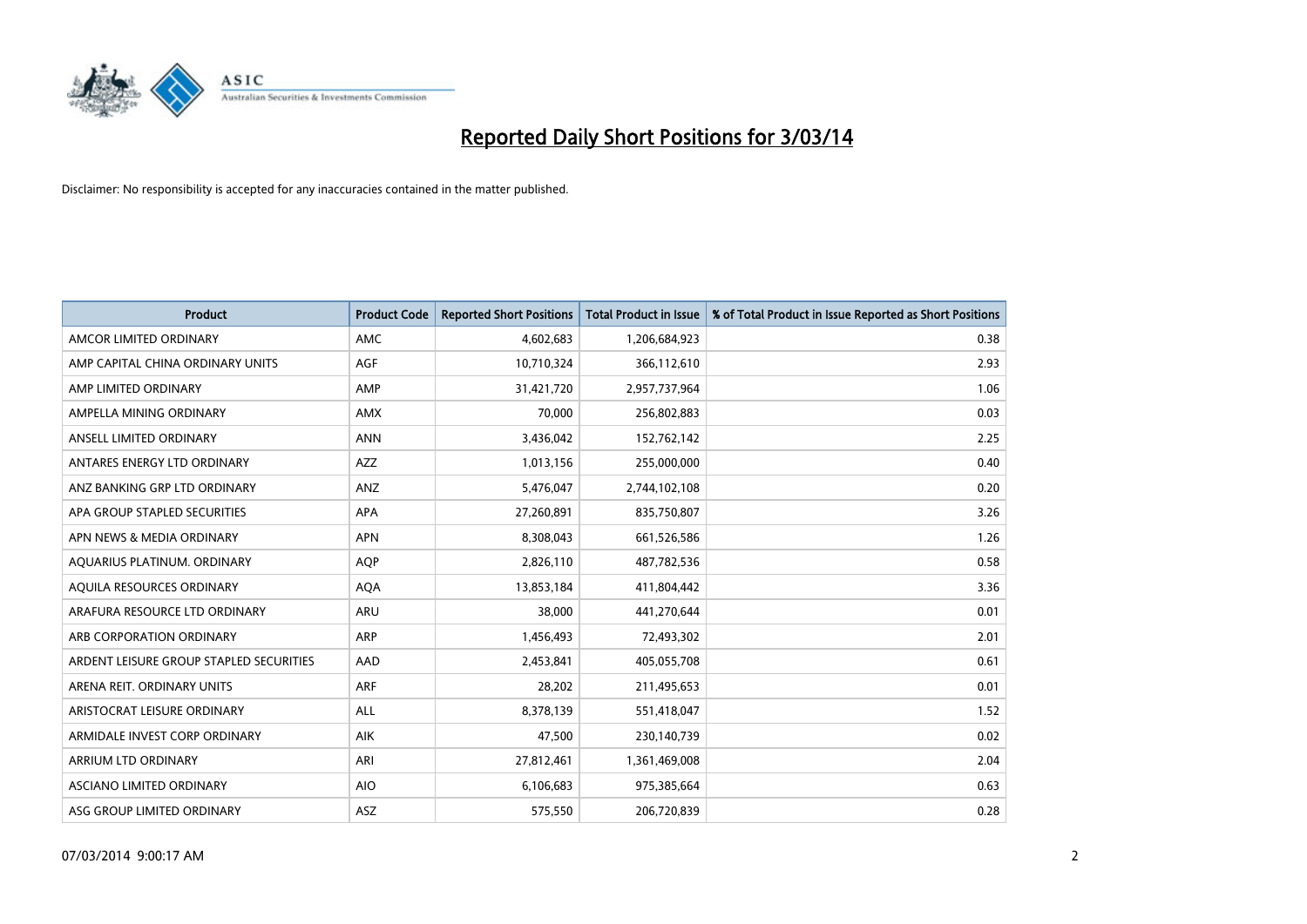

| <b>Product</b>                            | <b>Product Code</b> | <b>Reported Short Positions</b> | <b>Total Product in Issue</b> | % of Total Product in Issue Reported as Short Positions |
|-------------------------------------------|---------------------|---------------------------------|-------------------------------|---------------------------------------------------------|
| ASPEN GROUP ORD/UNITS STAPLED             | <b>APZ</b>          | 48.025                          | 119,946,366                   | 0.04                                                    |
| ASTRO JAP PROP GROUP STAPLED US PROHIBIT. | AJA                 | 9,461                           | 67,211,752                    | 0.01                                                    |
| ASX LIMITED ORDINARY                      | <b>ASX</b>          | 3,600,002                       | 193,595,162                   | 1.86                                                    |
| ATLAS IRON LIMITED ORDINARY               | AGO                 | 89,281,156                      | 915,496,158                   | 9.75                                                    |
| ATRUM COAL NL ORDINARY                    | ATU                 | 18,275                          | 76,205,842                    | 0.02                                                    |
| AUCKLAND INTERNATION ORDINARY             | <b>AIA</b>          | 208                             | 1,322,564,489                 | 0.00                                                    |
| AURIZON HOLDINGS LTD ORDINARY             | AZJ                 | 10,205,061                      | 2,137,284,503                 | 0.48                                                    |
| <b>AURORA OIL &amp; GAS ORDINARY</b>      | <b>AUT</b>          | 4,478,047                       | 448,785,778                   | 1.00                                                    |
| AUSDRILL LIMITED ORDINARY                 | ASL                 | 27,899,714                      | 312,277,224                   | 8.93                                                    |
| AUSENCO LIMITED ORDINARY                  | AAX                 | 1,870,232                       | 168,449,799                   | 1.11                                                    |
| AUSTAL LIMITED ORDINARY                   | ASB                 | 435,127                         | 346,379,377                   | 0.13                                                    |
| AUSTBROKERS HOLDINGS ORDINARY             | <b>AUB</b>          | 90                              | 59,642,171                    | 0.00                                                    |
| AUSTIN ENGINEERING ORDINARY               | ANG                 | 591,268                         | 84,274,004                    | 0.70                                                    |
| AUSTRALAND PROPERTY STAPLED SECURITY      | <b>ALZ</b>          | 2,125,443                       | 578,324,670                   | 0.37                                                    |
| AUSTRALIAN AGRICULT, ORDINARY             | AAC                 | 4,168,258                       | 532,294,404                   | 0.78                                                    |
| AUSTRALIAN INFR LTD ORDINARY              | <b>AIX</b>          | 20,098                          | 620,733,944                   | 0.00                                                    |
| AUSTRALIAN PHARM. ORDINARY                | API                 | 11,024,854                      | 488,115,883                   | 2.26                                                    |
| AUTOMOTIVE HOLDINGS ORDINARY              | AHE                 | 780,165                         | 260,579,682                   | 0.30                                                    |
| AVEO GROUP STAPLED SECURITIES             | <b>AOG</b>          | 10,208,150                      | 500,111,460                   | 2.04                                                    |
| AWE LIMITED ORDINARY                      | AWE                 | 276,703                         | 522,696,385                   | 0.05                                                    |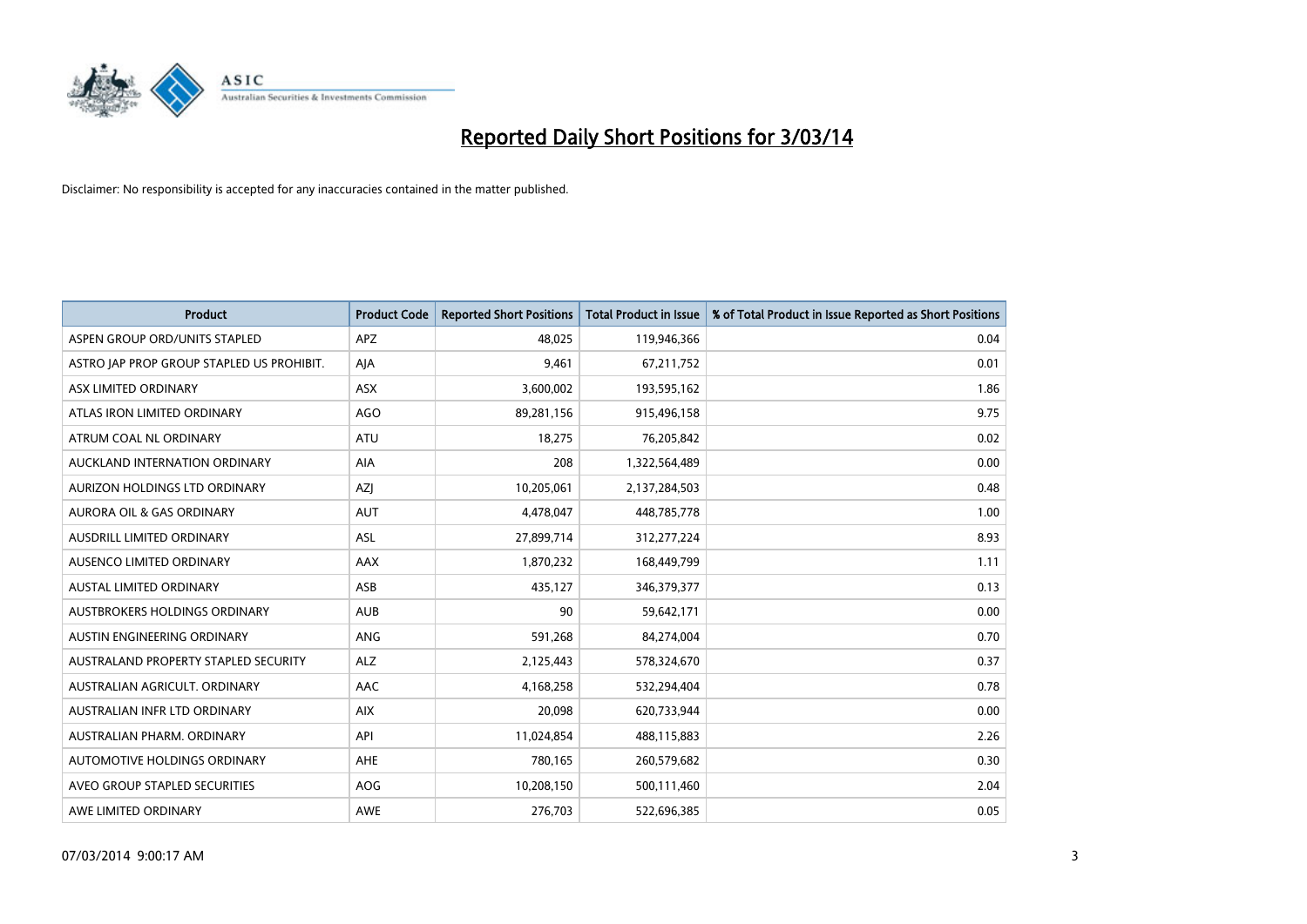

| <b>Product</b>                         | <b>Product Code</b> | <b>Reported Short Positions</b> | <b>Total Product in Issue</b> | % of Total Product in Issue Reported as Short Positions |
|----------------------------------------|---------------------|---------------------------------|-------------------------------|---------------------------------------------------------|
| <b>AZONTO PET LTD ORDINARY</b>         | APY                 | 1                               | 1,158,625,100                 | 0.00                                                    |
| BANDANNA ENERGY ORDINARY               | <b>BND</b>          | 22,737,157                      | 528,481,199                   | 4.30                                                    |
| BANK OF QUEENSLAND. ORDINARY           | <b>BOQ</b>          | 3,345,486                       | 322,566,581                   | 1.04                                                    |
| <b>BANNERMAN RESOURCES ORDINARY</b>    | <b>BMN</b>          | 300,000                         | 322,885,298                   | 0.09                                                    |
| <b>BASE RES LIMITED ORDINARY</b>       | <b>BSE</b>          | 6,816,306                       | 561,840,029                   | 1.21                                                    |
| <b>BATHURST RES LTD. ORDINARY</b>      | <b>BRL</b>          | 15,907,375                      | 821,457,725                   | 1.94                                                    |
| <b>BC IRON LIMITED ORDINARY</b>        | <b>BCI</b>          | 118,578                         | 123,928,630                   | 0.10                                                    |
| BEACH ENERGY LIMITED ORDINARY          | <b>BPT</b>          | 18,880,632                      | 1,283,241,004                 | 1.47                                                    |
| BEADELL RESOURCE LTD ORDINARY          | <b>BDR</b>          | 38,064,191                      | 790,777,280                   | 4.81                                                    |
| <b>BEGA CHEESE LTD ORDINARY</b>        | <b>BGA</b>          | 58,106                          | 152,245,802                   | 0.04                                                    |
| BENDIGO AND ADELAIDE ORDINARY          | <b>BEN</b>          | 11,324,603                      | 410,010,013                   | 2.76                                                    |
| BENITEC BIOPHARMA ORDINARY             | <b>BLT</b>          | 2,320                           | 85,365,991                    | 0.00                                                    |
| BENTHAM IMF LTD ORDINARY               | <b>IMF</b>          | 3,863,244                       | 164,380,143                   | 2.35                                                    |
| BERKELEY RESOURCES ORDINARY            | <b>BKY</b>          | 31,000                          | 180,361,323                   | 0.02                                                    |
| BETASHARES ASX RES ETF UNITS           | <b>ORE</b>          | 517,432                         | 3,020,814                     | 17.13                                                   |
| <b>BHP BILLITON LIMITED ORDINARY</b>   | <b>BHP</b>          | 7,570,446                       | 3,211,691,105                 | 0.24                                                    |
| <b>BILLABONG ORDINARY</b>              | <b>BBG</b>          | 18,014,392                      | 809,998,300                   | 2.22                                                    |
| <b>BILLABONG RTS11-MAR-14FORUS</b>     | <b>BBGR</b>         | 869,218                         | 180,273,753                   | 0.48                                                    |
| <b>BLACKMORES LIMITED ORDINARY</b>     | <b>BKL</b>          | 5,629                           | 17,046,032                    | 0.03                                                    |
| BLACKTHORN RESOURCES ORD US PROHIBITED | <b>BTR</b>          | 413,724                         | 164,285,950                   | 0.25                                                    |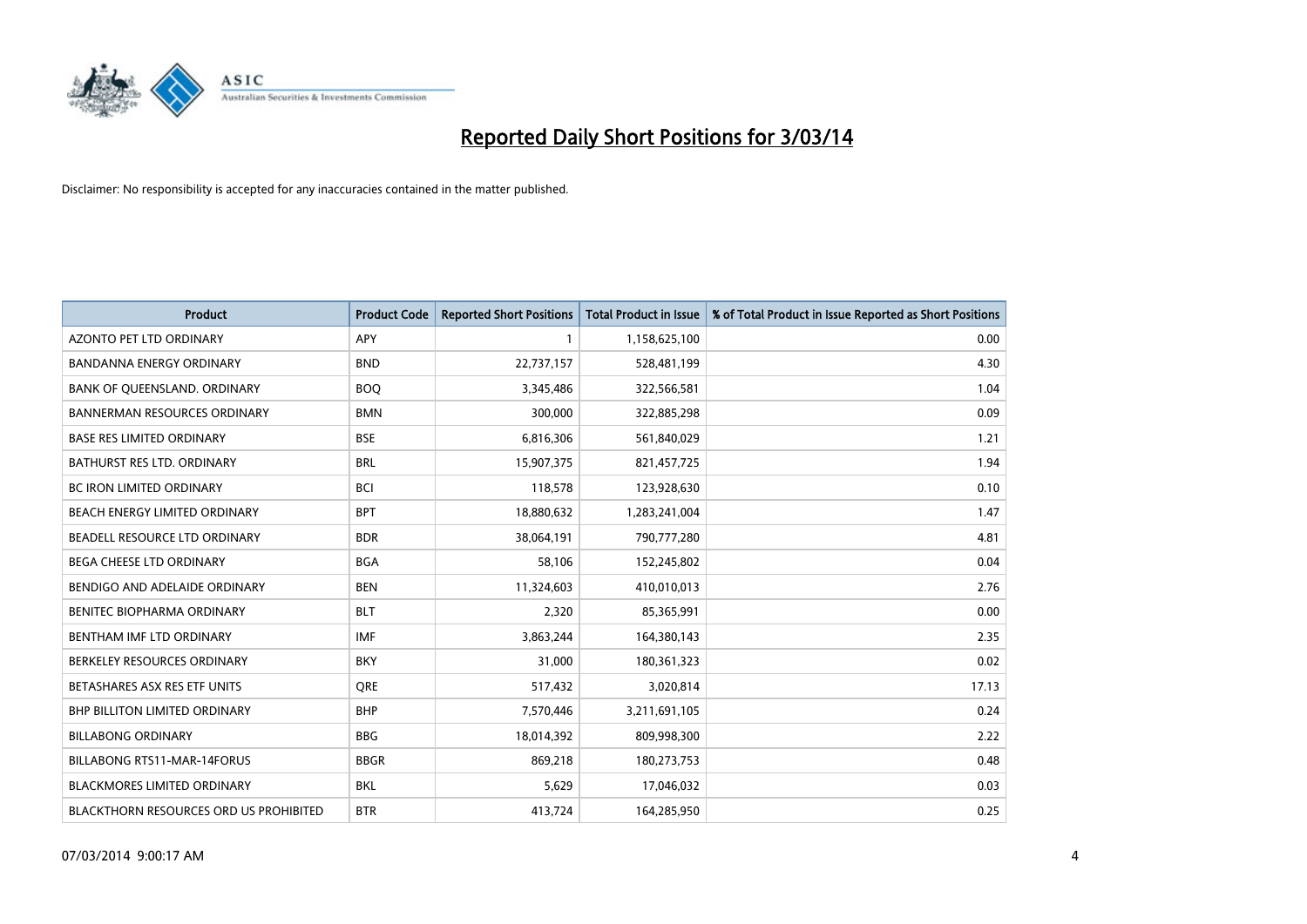

| <b>Product</b>                     | <b>Product Code</b> | <b>Reported Short Positions</b> | <b>Total Product in Issue</b> | % of Total Product in Issue Reported as Short Positions |
|------------------------------------|---------------------|---------------------------------|-------------------------------|---------------------------------------------------------|
| BLUESCOPE STEEL LTD ORDINARY       | <b>BSL</b>          | 6,698,688                       | 558,733,728                   | 1.20                                                    |
| <b>BOART LONGYEAR ORDINARY</b>     | <b>BLY</b>          | 43,207,791                      | 461, 163, 412                 | 9.37                                                    |
| <b>BOOM LOGISTICS ORDINARY</b>     | <b>BOL</b>          | 99,999                          | 474,868,764                   | 0.02                                                    |
| BORAL LIMITED. ORDINARY            | <b>BLD</b>          | 45,815,728                      | 778,739,826                   | 5.88                                                    |
| <b>BRADKEN LIMITED ORDINARY</b>    | <b>BKN</b>          | 21,392,850                      | 169,240,662                   | 12.64                                                   |
| <b>BRAMBLES LIMITED ORDINARY</b>   | <b>BXB</b>          | 1,897,843                       | 1,562,081,651                 | 0.12                                                    |
| BREVILLE GROUP LTD ORDINARY        | <b>BRG</b>          | 2,543,630                       | 130,095,322                   | 1.96                                                    |
| <b>BRICKWORKS LIMITED ORDINARY</b> | <b>BKW</b>          | 68,023                          | 148,038,996                   | 0.05                                                    |
| BT INVESTMENT MNGMNT ORDINARY      | <b>BTT</b>          | 585,176                         | 282,727,073                   | 0.21                                                    |
| <b>BURU ENERGY ORDINARY</b>        | <b>BRU</b>          | 13,810,025                      | 298,505,530                   | 4.63                                                    |
| <b>BWP TRUST ORDINARY UNITS</b>    | <b>BWP</b>          | 4,190,793                       | 627,165,919                   | 0.67                                                    |
| CABCHARGE AUSTRALIA ORDINARY       | CAB                 | 10,544,297                      | 120,430,683                   | 8.76                                                    |
| CALTEX AUSTRALIA ORDINARY          | <b>CTX</b>          | 1,765,486                       | 270,000,000                   | 0.65                                                    |
| CAPE LAMBERT RES LTD ORDINARY      | <b>CFE</b>          | 19,764                          | 665,138,887                   | 0.00                                                    |
| <b>CARDNO LIMITED ORDINARY</b>     | CDD                 | 6,203,525                       | 146,779,250                   | 4.23                                                    |
| <b>CARINDALE PROPERTY UNIT</b>     | <b>CDP</b>          | 363                             | 70,000,000                    | 0.00                                                    |
| CARNARVON PETROLEUM ORDINARY       | <b>CVN</b>          | 92,220                          | 986,565,952                   | 0.01                                                    |
| CARSALES.COM LTD ORDINARY          | <b>CRZ</b>          | 7,362,246                       | 237,773,965                   | 3.10                                                    |
| <b>CASH CONVERTERS ORDINARY</b>    | CCV                 | 9,083,762                       | 426,302,767                   | 2.13                                                    |
| CEDAR WOODS PROP. ORDINARY         | <b>CWP</b>          | 52,809                          | 73,732,683                    | 0.07                                                    |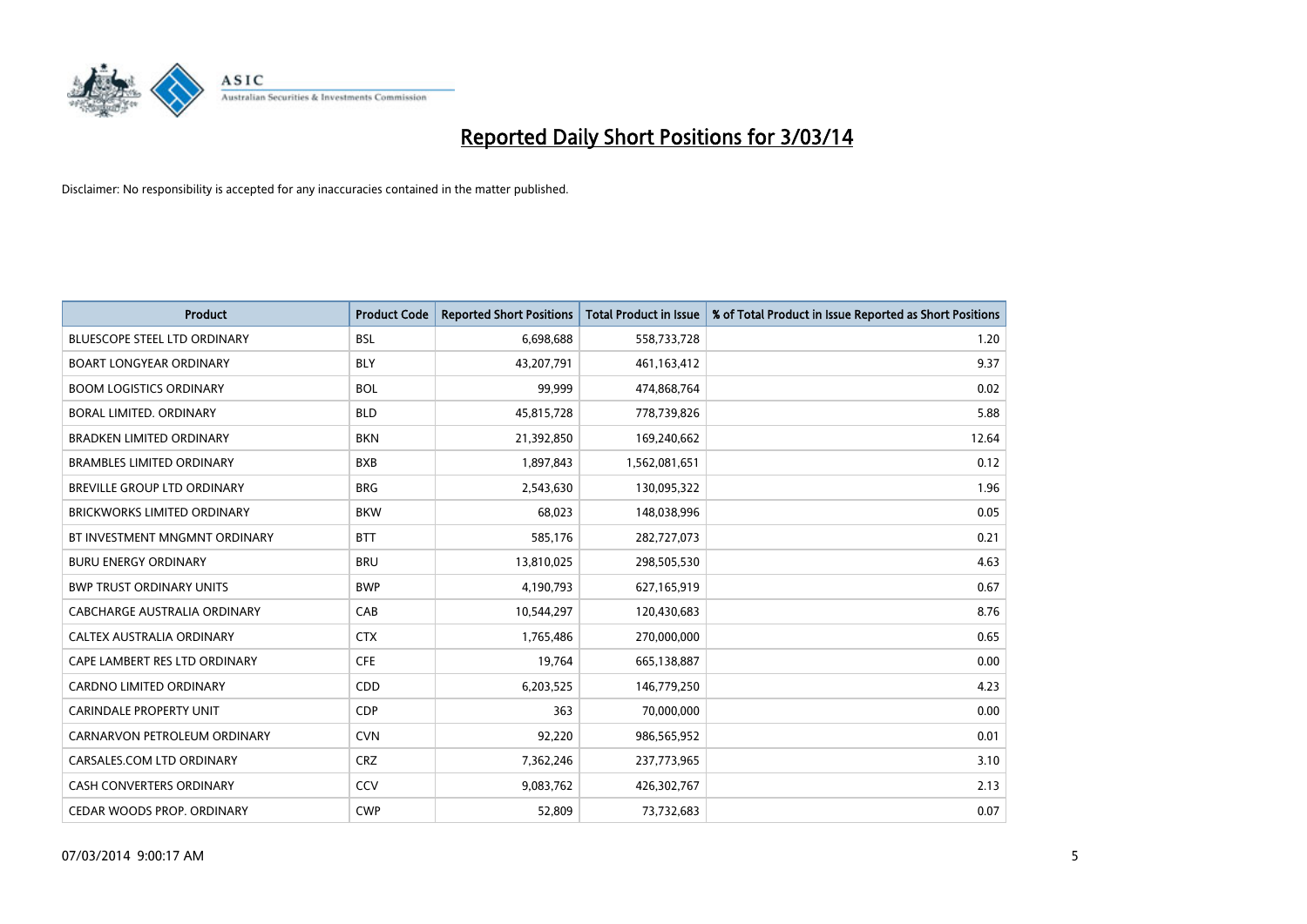

| <b>Product</b>                          | <b>Product Code</b> | <b>Reported Short Positions</b> | <b>Total Product in Issue</b> | % of Total Product in Issue Reported as Short Positions |
|-----------------------------------------|---------------------|---------------------------------|-------------------------------|---------------------------------------------------------|
| CENTRAL PETROLEUM ORDINARY              | <b>CTP</b>          | 807,133                         | 309,219,473                   | 0.26                                                    |
| CERAMIC FUEL CELLS ORDINARY             | <b>CFU</b>          | 8,118                           | 1,751,724,324                 | 0.00                                                    |
| CFS RETAIL TRUST GRP STAPLED SECURITIES | <b>CFX</b>          | 65,077,077                      | 3,018,050,810                 | 2.16                                                    |
| CHALICE GOLD MINES ORDINARY             | <b>CHN</b>          | 5,000,000                       | 297,528,310                   | 1.68                                                    |
| CHALLENGER DIV.PRO. STAPLED UNITS       | <b>CDI</b>          | 33,107                          | 214,101,013                   | 0.02                                                    |
| <b>CHALLENGER LIMITED ORDINARY</b>      | <b>CGF</b>          | 506,651                         | 530,862,585                   | 0.10                                                    |
| CHARTER HALL GROUP STAPLED US PROHIBIT. | <b>CHC</b>          | 2,295,983                       | 311,083,452                   | 0.74                                                    |
| <b>CHARTER HALL RETAIL UNITS</b>        | <b>COR</b>          | 10,950,213                      | 365,082,785                   | 3.00                                                    |
| <b>CHORUS LIMITED ORDINARY</b>          | <b>CNU</b>          | 447,983                         | 396,369,767                   | 0.11                                                    |
| CITIGOLD CORP LTD ORDINARY              | <b>CTO</b>          | 153,427                         | 1,495,764,906                 | 0.01                                                    |
| CLINUVEL PHARMACEUT. ORDINARY           | <b>CUV</b>          | 600                             | 38,217,038                    | 0.00                                                    |
| COAL OF AFRICA LTD ORDINARY             | <b>CZA</b>          | 426                             | 1,048,368,613                 | 0.00                                                    |
| COALSPUR MINES LTD ORDINARY             | <b>CPL</b>          | 7,364,549                       | 641,394,435                   | 1.15                                                    |
| <b>COBAR CONSOLIDATED ORDINARY</b>      | CCU                 | 100,000                         | 329,715,353                   | 0.03                                                    |
| COCA-COLA AMATIL ORDINARY               | <b>CCL</b>          | 16,284,097                      | 763,590,249                   | 2.13                                                    |
| COCHLEAR LIMITED ORDINARY               | <b>COH</b>          | 9,663,272                       | 57,062,020                    | 16.93                                                   |
| <b>COCKATOO COAL ORDINARY</b>           | <b>COK</b>          | 167,987                         | 4,514,548,852                 | 0.00                                                    |
| <b>CODAN LIMITED ORDINARY</b>           | <b>CDA</b>          | 630,920                         | 176,969,924                   | 0.36                                                    |
| <b>COFFEY INTERNATIONAL ORDINARY</b>    | <b>COF</b>          | 18,923                          | 255,833,165                   | 0.01                                                    |
| <b>COKAL LTD ORDINARY</b>               | <b>CKA</b>          | 13,650                          | 471,103,926                   | 0.00                                                    |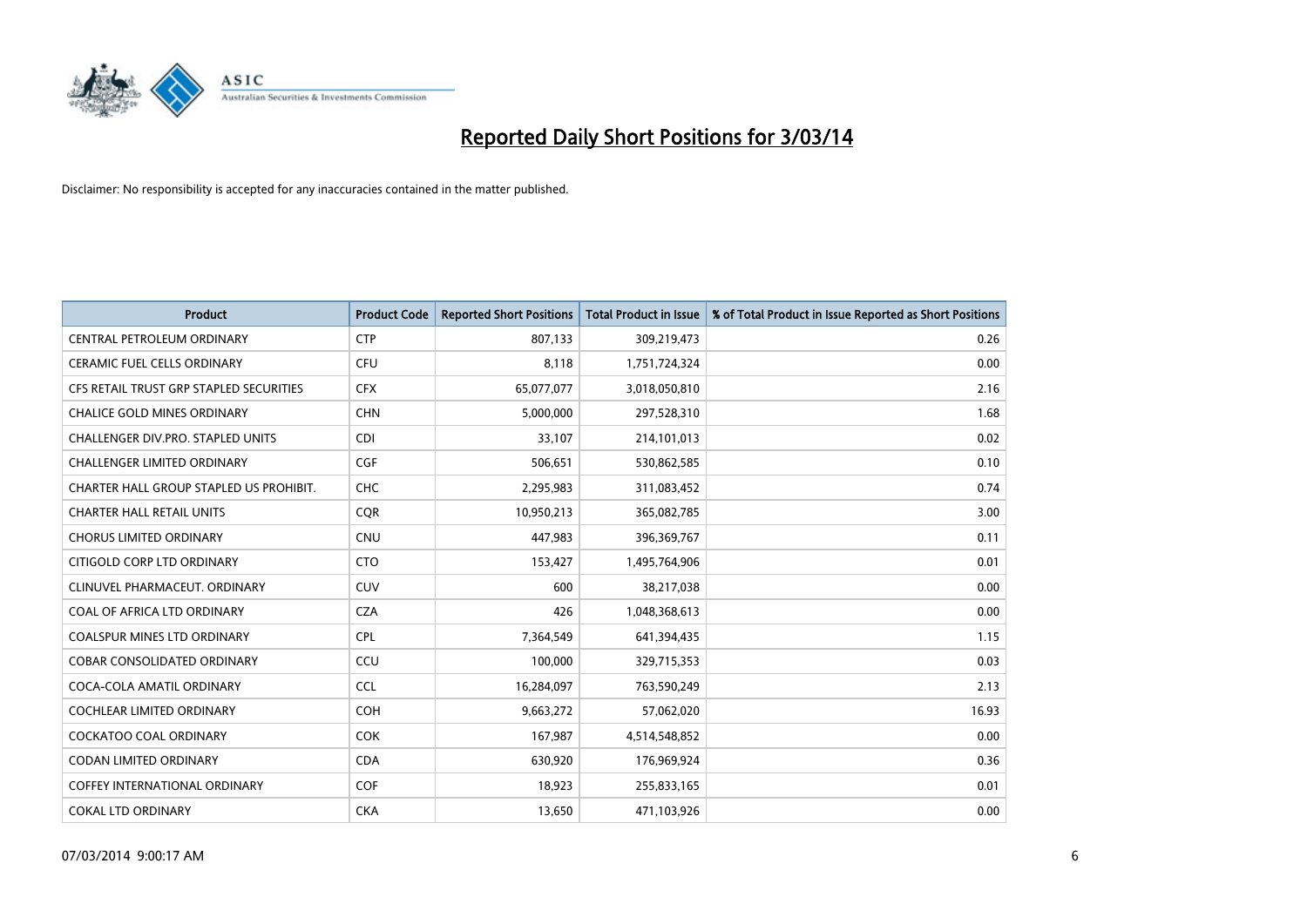

| <b>Product</b>                          | <b>Product Code</b> | <b>Reported Short Positions</b> | <b>Total Product in Issue</b> | % of Total Product in Issue Reported as Short Positions |
|-----------------------------------------|---------------------|---------------------------------|-------------------------------|---------------------------------------------------------|
| <b>COLLECTION HOUSE ORDINARY</b>        | <b>CLH</b>          | 2,025,703                       | 128,969,148                   | 1.57                                                    |
| COMMONWEALTH BANK, ORDINARY             | <b>CBA</b>          | 7,197,213                       | 1,611,928,836                 | 0.45                                                    |
| <b>COMMONWEALTH PROP ORDINARY UNITS</b> | <b>CPA</b>          | 10,020,311                      | 2,347,003,413                 | 0.43                                                    |
| <b>COMPASS RESOURCES ORDINARY</b>       | <b>CMR</b>          | 7,472                           | 1,403,744,100                 | 0.00                                                    |
| <b>COMPUTERSHARE LTD ORDINARY</b>       | <b>CPU</b>          | 11,605,653                      | 556,203,079                   | 2.09                                                    |
| <b>COOPER ENERGY LTD ORDINARY</b>       | <b>COE</b>          | 220,357                         | 329,235,509                   | 0.07                                                    |
| <b>CORP TRAVEL LIMITED ORDINARY</b>     | <b>CTD</b>          | 26,430                          | 89,890,762                    | 0.03                                                    |
| COVER-MORE GRP LTD ORDINARY             | <b>CVO</b>          | 1,319,927                       | 317,750,000                   | 0.42                                                    |
| <b>CREDIT CORP GROUP ORDINARY</b>       | <b>CCP</b>          | 148,914                         | 46,131,882                    | 0.32                                                    |
| <b>CROMWELL PROP STAPLED SECURITIES</b> | <b>CMW</b>          | 16,215,867                      | 1,724,697,156                 | 0.94                                                    |
| <b>CROWE HORWATH AUS ORDINARY</b>       | <b>CRH</b>          | 729,183                         | 273,005,429                   | 0.27                                                    |
| <b>CROWN RESORTS LTD ORDINARY</b>       | <b>CWN</b>          | 3,576,396                       | 728,394,185                   | 0.49                                                    |
| <b>CSG LIMITED ORDINARY</b>             | CSV                 | 707                             | 278,973,075                   | 0.00                                                    |
| <b>CSL LIMITED ORDINARY</b>             | <b>CSL</b>          | 858,829                         | 484,113,980                   | 0.18                                                    |
| <b>CSR LIMITED ORDINARY</b>             | <b>CSR</b>          | 14,403,785                      | 506,000,315                   | 2.85                                                    |
| <b>CUDECO LIMITED ORDINARY</b>          | CDU                 | 8,167,901                       | 234,033,408                   | 3.49                                                    |
| DART ENERGY LTD ORDINARY                | <b>DTE</b>          | 4,672,310                       | 1,108,752,733                 | 0.42                                                    |
| DATA#3 LIMITED ORDINARY                 | <b>DTL</b>          | 200,345                         | 153,974,950                   | 0.13                                                    |
| DAVID JONES LIMITED ORDINARY            | <b>DJS</b>          | 34,459,077                      | 537,137,845                   | 6.42                                                    |
| <b>DECMIL GROUP LIMITED ORDINARY</b>    | <b>DCG</b>          | 2,886,558                       | 168,657,794                   | 1.71                                                    |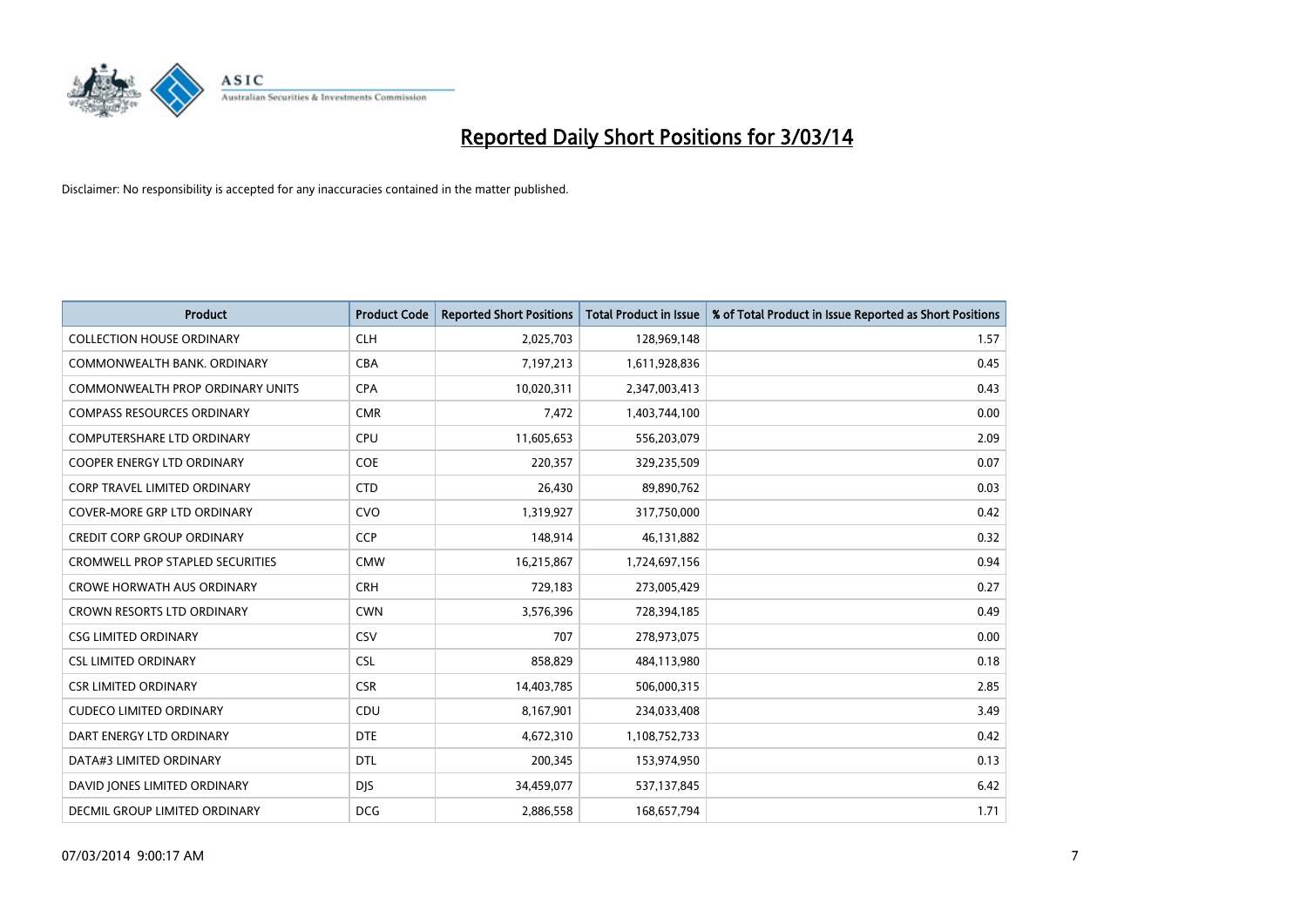

| <b>Product</b>                      | <b>Product Code</b> | <b>Reported Short Positions</b> | <b>Total Product in Issue</b> | % of Total Product in Issue Reported as Short Positions |
|-------------------------------------|---------------------|---------------------------------|-------------------------------|---------------------------------------------------------|
| DEEP YELLOW LIMITED ORDINARY        | <b>DYL</b>          | 10,002                          | 1,614,056,807                 | 0.00                                                    |
| DEVINE LIMITED ORDINARY             | <b>DVN</b>          | 10,000                          | 158,730,556                   | 0.01                                                    |
| DEXUS PROPERTY GROUP STAPLED UNITS  | <b>DXS</b>          | 15,163,663                      | 5,175,679,451                 | 0.29                                                    |
| DICK SMITH HLDGS ORDINARY           | <b>DSH</b>          | 10,590,678                      | 236,511,364                   | 4.48                                                    |
| DISCOVERY METALS LTD ORDINARY       | <b>DML</b>          | 4,532,610                       | 560,034,418                   | 0.81                                                    |
| DOMINO PIZZA ENTERPR ORDINARY       | <b>DMP</b>          | 1,795,582                       | 85,915,713                    | 2.09                                                    |
| DONACO INTERNATIONAL ORDINARY       | <b>DNA</b>          | 1,014,097                       | 401,051,771                   | 0.25                                                    |
| DORAY MINERALS LTD ORDINARY         | <b>DRM</b>          | 2,645                           | 163,326,768                   | 0.00                                                    |
| DOWNER EDI LIMITED ORDINARY         | <b>DOW</b>          | 15,308,703                      | 434,734,970                   | 3.52                                                    |
| DRAGON MINING LTD ORDINARY          | <b>DRA</b>          | 50,000                          | 88,840,613                    | 0.06                                                    |
| DRILLSEARCH ENERGY ORDINARY         | <b>DLS</b>          | 15,859,899                      | 432,965,895                   | 3.66                                                    |
| DUET GROUP STAPLED US PROHIBIT.     | <b>DUE</b>          | 18,106,540                      | 1,296,528,384                 | 1.40                                                    |
| DULUXGROUP LIMITED ORDINARY         | <b>DLX</b>          | 539,936                         | 381,093,950                   | 0.14                                                    |
| <b>DWS LTD ORDINARY</b>             | <b>DWS</b>          | 5,613                           | 132,362,763                   | 0.00                                                    |
| ECHO ENTERTAINMENT ORDINARY         | EGP                 | 24,837,091                      | 825,672,730                   | 3.01                                                    |
| ELDERS LIMITED ORDINARY             | <b>ELD</b>          | 20,026,311                      | 455,013,329                   | 4.40                                                    |
| ELEMENTAL MINERALS ORDINARY         | <b>ELM</b>          | 469,132                         | 303,263,391                   | 0.15                                                    |
| <b>EMECO HOLDINGS ORDINARY</b>      | <b>EHL</b>          | 13,524,529                      | 599,675,707                   | 2.26                                                    |
| <b>ENDEAVOUR MIN CORP CDI 1:1</b>   | <b>EVR</b>          | 96,709                          | 76,697,439                    | 0.13                                                    |
| <b>ENERGY DEVELOPMENTS ORDINARY</b> | <b>ENE</b>          | 5,000                           | 169,673,095                   | 0.00                                                    |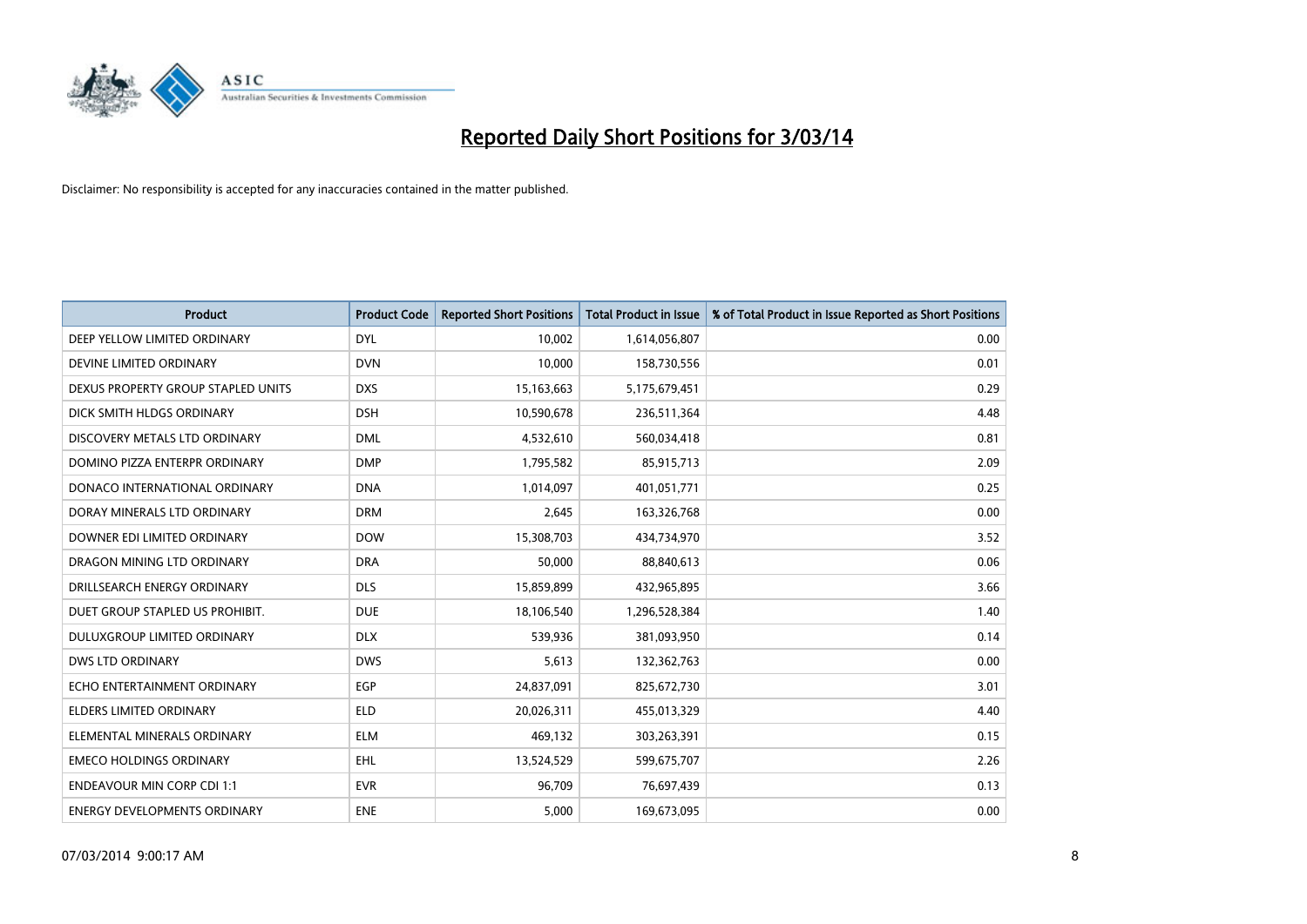

| <b>Product</b>                         | <b>Product Code</b> | <b>Reported Short Positions</b> | <b>Total Product in Issue</b> | % of Total Product in Issue Reported as Short Positions |
|----------------------------------------|---------------------|---------------------------------|-------------------------------|---------------------------------------------------------|
| <b>ENERGY RESOURCES ORDINARY 'A'</b>   | <b>ERA</b>          | 11,232,589                      | 517,725,062                   | 2.17                                                    |
| <b>ENERGY WORLD CORPOR. ORDINARY</b>   | <b>EWC</b>          | 58,595,477                      | 1,734,166,672                 | 3.38                                                    |
| <b>ENVESTRA LIMITED ORDINARY</b>       | <b>ENV</b>          | 420,106                         | 1,796,808,474                 | 0.02                                                    |
| EQUATORIAL RES LTD ORDINARY            | EQX                 | 2,009                           | 122,185,353                   | 0.00                                                    |
| ERM POWER LIMITED ORDINARY             | <b>EPW</b>          | 503,820                         | 238,714,606                   | 0.21                                                    |
| ESERVGLOBAL LIMITED ORDINARY           | ESV                 | 3,000,000                       | 253,545,997                   | 1.18                                                    |
| ETHANE PIPELINE STAPLED SECURITIES     | <b>EPX</b>          | 10,000                          | 69,302,275                    | 0.01                                                    |
| EVOLUTION MINING LTD ORDINARY          | <b>EVN</b>          | 28,852,387                      | 708,652,367                   | 4.07                                                    |
| FAIRFAX MEDIA LTD ORDINARY             | <b>FXI</b>          | 185,679,660                     | 2,351,955,725                 | 7.89                                                    |
| <b>FANTASTIC HOLDINGS ORDINARY</b>     | <b>FAN</b>          | 19,206                          | 103,068,398                   | 0.02                                                    |
| FAR LTD ORDINARY                       | FAR                 | 32,670,208                      | 2,499,846,742                 | 1.31                                                    |
| FEDERATION CNTRES ORD/UNIT STAPLED SEC | <b>FDC</b>          | 4,960,606                       | 1,427,641,565                 | 0.35                                                    |
| FISHER & PAYKEL H. ORDINARY            | <b>FPH</b>          | 1,532,729                       | 551,007,043                   | 0.28                                                    |
| FLEETWOOD CORP ORDINARY                | <b>FWD</b>          | 2,419,965                       | 60,522,619                    | 4.00                                                    |
| FLETCHER BUILDING ORDINARY             | <b>FBU</b>          | 1,388,241                       | 687,854,788                   | 0.20                                                    |
| FLEXIGROUP LIMITED ORDINARY            | <b>FXL</b>          | 1,052,469                       | 304,096,060                   | 0.35                                                    |
| FLIGHT CENTRE TRAVEL ORDINARY          | <b>FLT</b>          | 6,101,549                       | 100,543,059                   | 6.07                                                    |
| FLINDERS MINES LTD ORDINARY            | <b>FMS</b>          | 6,226,638                       | 1,826,866,748                 | 0.34                                                    |
| <b>FOCUS MINERALS LTD ORDINARY</b>     | <b>FML</b>          | 10,000,000                      | 9,137,375,877                 | 0.11                                                    |
| <b>FORGE GROUP LIMITED ORDINARY</b>    | FGE                 | 4,264,315                       | 86,169,014                    | 4.95                                                    |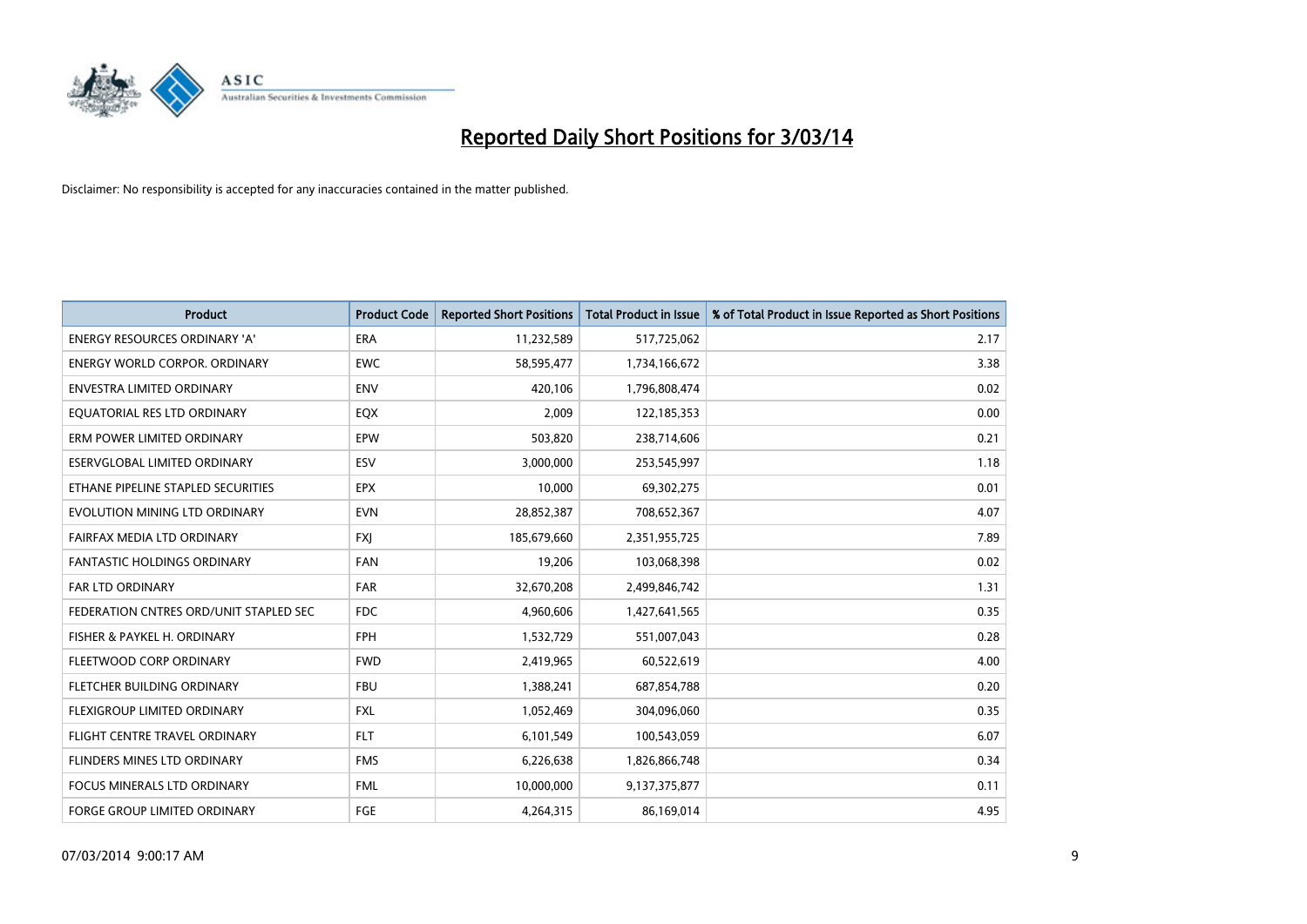

| <b>Product</b>                                   | <b>Product Code</b> | <b>Reported Short Positions</b> | <b>Total Product in Issue</b> | % of Total Product in Issue Reported as Short Positions |
|--------------------------------------------------|---------------------|---------------------------------|-------------------------------|---------------------------------------------------------|
| FORTESCUE METALS GRP ORDINARY                    | <b>FMG</b>          | 165,818,510                     | 3,113,798,151                 | 5.33                                                    |
| <b>G.U.D. HOLDINGS ORDINARY</b>                  | GUD                 | 4,421,932                       | 71,241,319                    | 6.21                                                    |
| <b>G8 EDUCATION LIMITED ORDINARY</b>             | <b>GEM</b>          | 2,220,953                       | 301,705,105                   | 0.74                                                    |
| <b>GALAXY RESOURCES ORDINARY</b>                 | <b>GXY</b>          | 354,458                         | 1,027,073,389                 | 0.03                                                    |
| <b>GBST HOLDINGS., ORDINARY</b>                  | GBT                 | 14,819                          | 66,561,725                    | 0.02                                                    |
| <b>GENETIC TECHNOLOGIES ORDINARY</b>             | <b>GTG</b>          | 697,500                         | 631,951,612                   | 0.11                                                    |
| <b>GEODYNAMICS LIMITED ORDINARY</b>              | <b>GDY</b>          | 850                             | 406,452,608                   | 0.00                                                    |
| GI DYNAMICS, INC CDI US PROHIBITED               | GID                 | 921,000                         | 395,856,465                   | 0.23                                                    |
| <b>GINDALBIE METALS LTD ORDINARY</b>             | GBG                 | 46,114,542                      | 1,493,660,842                 | 3.09                                                    |
| <b>GOODMAN FIELDER, ORDINARY</b>                 | GFF                 | 51,615,632                      | 1,955,559,207                 | 2.64                                                    |
| <b>GOODMAN GROUP STAPLED</b>                     | <b>GMG</b>          | 3,208,410                       | 1,727,685,976                 | 0.19                                                    |
| <b>GPT GROUP STAPLED SEC.</b>                    | GPT                 | 4,871,940                       | 1,685,779,634                 | 0.29                                                    |
| <b>GRAINCORP LIMITED A CLASS ORDINARY</b>        | <b>GNC</b>          | 1,122,389                       | 228,855,628                   | 0.49                                                    |
| <b>GRANGE RESOURCES, ORDINARY</b>                | <b>GRR</b>          | 4,709,241                       | 1,157,097,869                 | 0.41                                                    |
| <b>GREENLAND MIN EN LTD ORDINARY</b>             | GGG                 | 2,661,154                       | 574,572,911                   | 0.46                                                    |
| <b>GROWTHPOINT PROPERTY ORD/UNIT STAPLED SEC</b> | GOZ                 | 1,801                           | 475,705,269                   | 0.00                                                    |
| <b>GRYPHON MINERALS LTD ORDINARY</b>             | GRY                 | 3,578,154                       | 400,889,282                   | 0.89                                                    |
| <b>GUILDFORD COAL LTD ORDINARY</b>               | <b>GUF</b>          | 230,759                         | 744,594,332                   | 0.03                                                    |
| <b>GUINNESS PEAT GROUP. CDI 1:1</b>              | <b>GPG</b>          | 81,925                          | 185,725,775                   | 0.04                                                    |
| <b>GUIARAT NRE COAL LTD ORDINARY</b>             | <b>GNM</b>          | 374,455                         | 3,139,388,006                 | 0.01                                                    |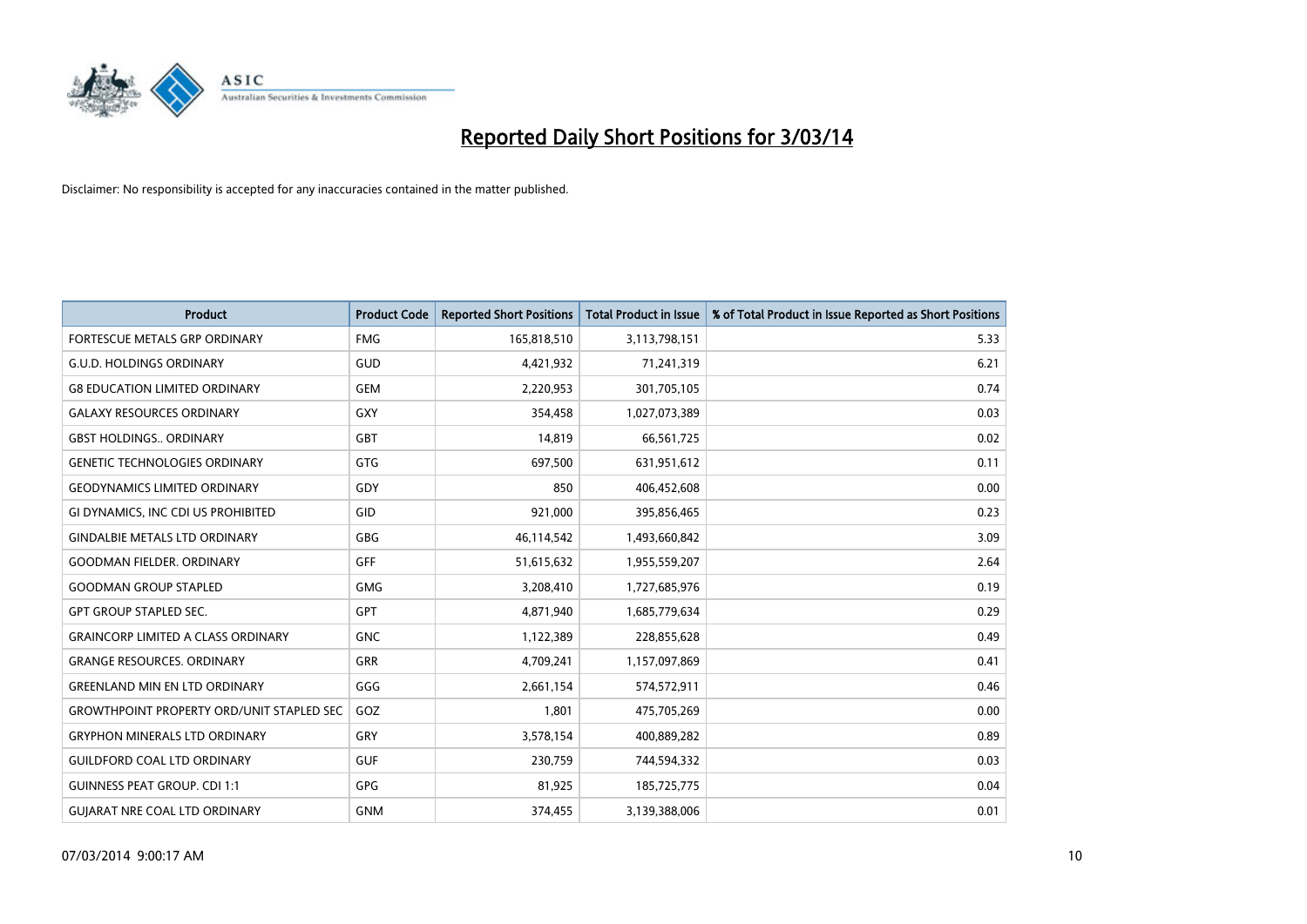

| Product                             | <b>Product Code</b> | <b>Reported Short Positions</b> | <b>Total Product in Issue</b> | % of Total Product in Issue Reported as Short Positions |
|-------------------------------------|---------------------|---------------------------------|-------------------------------|---------------------------------------------------------|
| <b>GWA GROUP LTD ORDINARY</b>       | <b>GWA</b>          | 9,155,560                       | 306,533,770                   | 2.99                                                    |
| HARVEY NORMAN ORDINARY              | <b>HVN</b>          | 56,634,718                      | 1,062,316,784                 | 5.33                                                    |
| <b>HENDERSON GROUP CDI 1:1</b>      | <b>HGG</b>          | 393,930                         | 664,031,107                   | 0.06                                                    |
| HFA HOLDINGS LIMITED ORDINARY       | <b>HFA</b>          | 3,809                           | 118,738,157                   | 0.00                                                    |
| <b>HIGHLANDS PACIFIC ORDINARY</b>   | <b>HIG</b>          | 10,001                          | 854,261,346                   | 0.00                                                    |
| HILLGROVE RES LTD ORDINARY          | <b>HGO</b>          | 475,339                         | 1,179,889,221                 | 0.04                                                    |
| <b>HILLS LTD ORDINARY</b>           | HIL                 | 500,934                         | 236,619,450                   | 0.21                                                    |
| HORIZON OIL LIMITED ORDINARY        | <b>HZN</b>          | 88,539,444                      | 1,301,147,932                 | 6.80                                                    |
| HOT CHILI LTD ORDINARY              | <b>HCH</b>          | 10,000                          | 347,732,196                   | 0.00                                                    |
| HOTEL PROPERTY STAPLED              | <b>HPI</b>          | 630,000                         | 132,870,000                   | 0.47                                                    |
| <b>ICAR ASIA LTD ORDINARY</b>       | ICQ                 | 72,163                          | 114,167,041                   | 0.06                                                    |
| <b>ICON ENERGY LIMITED ORDINARY</b> | <b>ICN</b>          | 2,926                           | 615,774,351                   | 0.00                                                    |
| <b>IINET LIMITED ORDINARY</b>       | <b>IIN</b>          | 316,583                         | 161,238,847                   | 0.20                                                    |
| <b>ILUKA RESOURCES ORDINARY</b>     | <b>ILU</b>          | 40,458,533                      | 418,700,517                   | 9.66                                                    |
| <b>IMDEX LIMITED ORDINARY</b>       | <b>IMD</b>          | 4,199,029                       | 210,473,188                   | 2.00                                                    |
| <b>INCITEC PIVOT ORDINARY</b>       | IPL                 | 24,885,535                      | 1,644,919,097                 | 1.51                                                    |
| <b>INDEPENDENCE GROUP ORDINARY</b>  | <b>IGO</b>          | 5,295,132                       | 233,323,905                   | 2.27                                                    |
| INDOCHINE MINING LTD ORDINARY       | <b>IDC</b>          | 16,915                          | 965,200,471                   | 0.00                                                    |
| <b>INDOPHIL RESOURCES ORDINARY</b>  | <b>IRN</b>          | 739,056                         | 1,203,146,194                 | 0.06                                                    |
| INFIGEN ENERGY STAPLED SECURITIES   | <b>IFN</b>          | 3,432,121                       | 764,993,434                   | 0.45                                                    |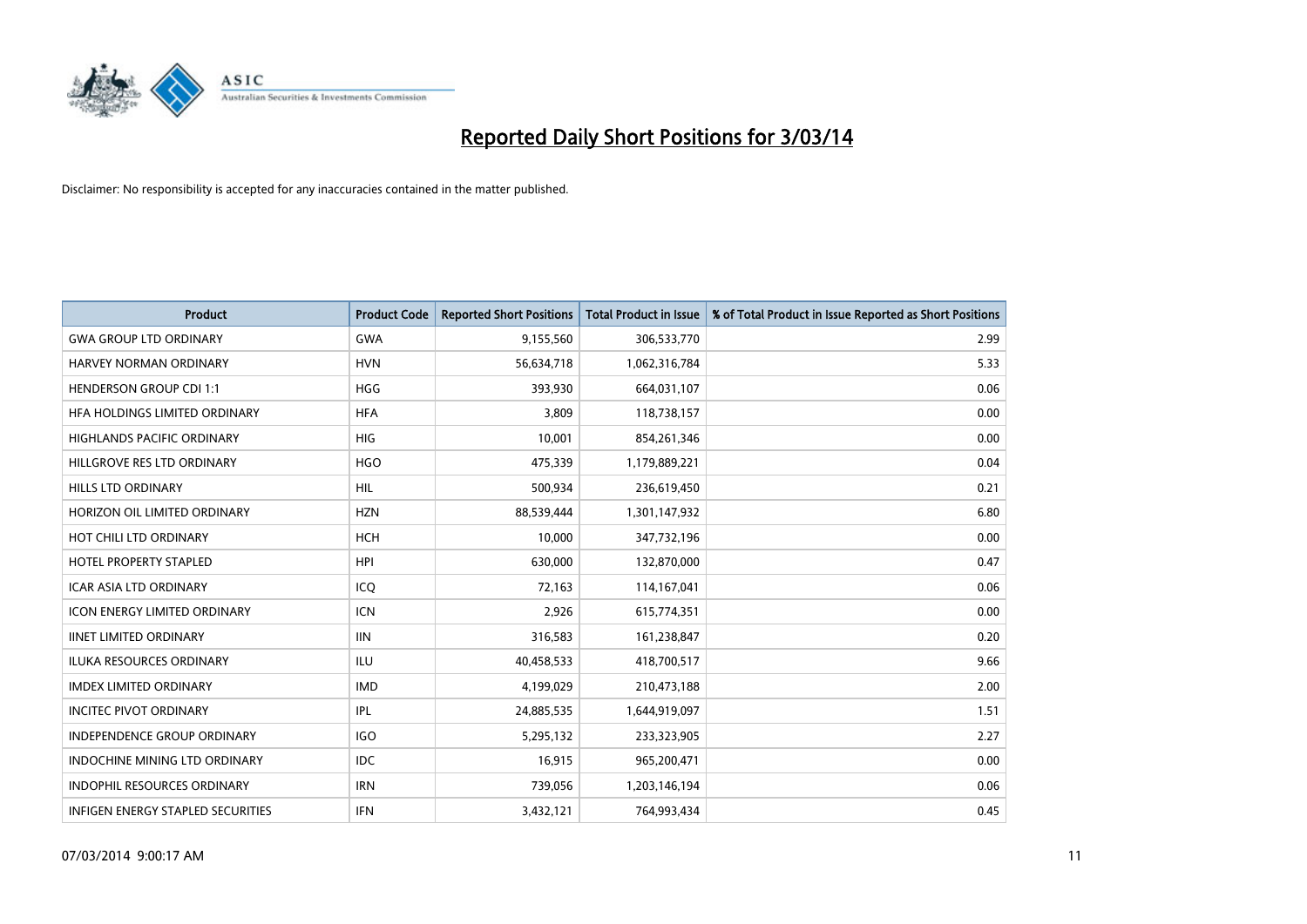

| <b>Product</b>                                  | <b>Product Code</b> | <b>Reported Short Positions</b> | <b>Total Product in Issue</b> | % of Total Product in Issue Reported as Short Positions |
|-------------------------------------------------|---------------------|---------------------------------|-------------------------------|---------------------------------------------------------|
| <b>INSURANCE AUSTRALIA ORDINARY</b>             | IAG                 | 2,491,400                       | 2,341,618,048                 | 0.11                                                    |
| <b>INTREPID MINES ORDINARY</b>                  | <b>IAU</b>          | 17,496,372                      | 556,612,782                   | 3.14                                                    |
| <b>INVESTA OFFICE FUND STAPLED SECURITIES</b>   | <b>IOF</b>          | 463,346                         | 614,047,458                   | 0.08                                                    |
| <b>INVOCARE LIMITED ORDINARY</b>                | <b>IVC</b>          | 4,725,058                       | 110,030,298                   | 4.29                                                    |
| <b>IOOF HOLDINGS LTD ORDINARY</b>               | IFL                 | 2,059,625                       | 232,118,034                   | 0.89                                                    |
| <b>IPROPERTY GROUP LTD ORDINARY</b>             | <b>IPP</b>          | 241,107                         | 181,398,426                   | 0.13                                                    |
| <b>IRESS LIMITED ORDINARY</b>                   | <b>IRE</b>          | 382,358                         | 158,585,126                   | 0.24                                                    |
| <b>IRON ORE HOLDINGS ORDINARY</b>               | <b>IOH</b>          | 26,197                          | 161,174,005                   | 0.02                                                    |
| <b>ISELECT LTD ORDINARY</b>                     | <b>ISU</b>          | 212,284                         | 260,889,894                   | 0.08                                                    |
| <b>ISHS EUROPE ETF CDI 1:1</b>                  | IEU                 | 3,355                           | 50,800,000                    | 0.01                                                    |
| <b>ISONEA LIMITED ORDINARY</b>                  | <b>ISN</b>          | 2,000                           | 263,608,908                   | 0.00                                                    |
| <b>JAMES HARDIE INDUST CHESS DEPOSITARY INT</b> | <b>IHX</b>          | 3,689,320                       | 443,553,132                   | 0.83                                                    |
| <b>IB HI-FI LIMITED ORDINARY</b>                | <b>IBH</b>          | 11,329,629                      | 100,381,900                   | 11.29                                                   |
| <b>KAGARA LTD ORDINARY</b>                      | KZL                 | 3,350,441                       | 798,953,117                   | 0.42                                                    |
| KAROON GAS AUSTRALIA ORDINARY                   | <b>KAR</b>          | 8,282,803                       | 255,841,581                   | 3.24                                                    |
| KATHMANDU HOLD LTD ORDINARY                     | <b>KMD</b>          | 391,915                         | 200,473,338                   | 0.20                                                    |
| <b>KBL MINING LIMITED ORDINARY</b>              | <b>KBL</b>          | 1,820                           | 393,535,629                   | 0.00                                                    |
| KINGSGATE CONSOLID. ORDINARY                    | <b>KCN</b>          | 14,814,815                      | 164,154,349                   | 9.02                                                    |
| KINGSROSE MINING LTD ORDINARY                   | <b>KRM</b>          | 312,190                         | 358,611,493                   | 0.09                                                    |
| LEIGHTON HOLDINGS ORDINARY                      | LEI                 | 23,802,248                      | 337,235,188                   | 7.06                                                    |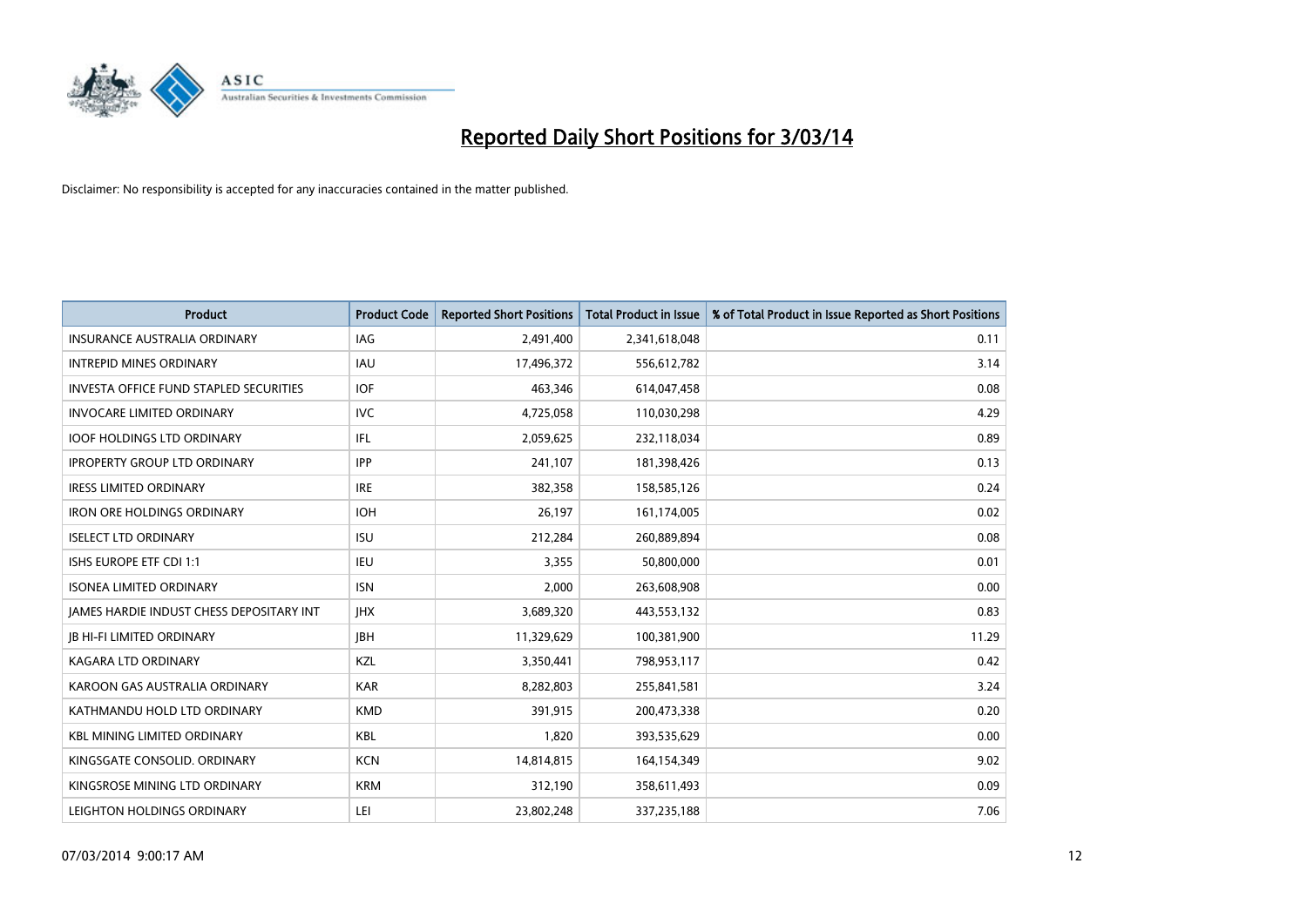

| <b>Product</b>                        | <b>Product Code</b> | <b>Reported Short Positions</b> | <b>Total Product in Issue</b> | % of Total Product in Issue Reported as Short Positions |
|---------------------------------------|---------------------|---------------------------------|-------------------------------|---------------------------------------------------------|
| LEND LEASE GROUP UNIT/ORD STAPLED     | LLC                 | 8,269,764                       | 576,712,337                   | 1.43                                                    |
| LYCOPODIUM LIMITED ORDINARY           | <b>LYL</b>          | $\mathbf{1}$                    | 38,955,103                    | 0.00                                                    |
| LYNAS CORPORATION ORDINARY            | <b>LYC</b>          | 157,038,830                     | 1,961,160,594                 | 8.01                                                    |
| <b>M2 GRP LTD ORDINARY</b>            | <b>MTU</b>          | 11,293,371                      | 179,384,685                   | 6.30                                                    |
| <b>MACA LIMITED ORDINARY</b>          | <b>MLD</b>          | 541,654                         | 176,476,373                   | 0.31                                                    |
| <b>MACMAHON HOLDINGS ORDINARY</b>     | <b>MAH</b>          | 562,698                         | 1,261,699,966                 | 0.04                                                    |
| MACQ ATLAS ROADS GRP ORDINARY STAPLED | <b>MQA</b>          | 10,009,959                      | 487,230,540                   | 2.05                                                    |
| MACQUARIE GROUP LTD ORDINARY          | <b>MQG</b>          | 1,516,679                       | 321,074,750                   | 0.47                                                    |
| MAGELLAN FIN GRP LTD ORDINARY         | <b>MFG</b>          | 1,771,429                       | 155,830,849                   | 1.14                                                    |
| <b>MATRIX C &amp; E LTD ORDINARY</b>  | <b>MCE</b>          | 2,913,060                       | 94,555,428                    | 3.08                                                    |
| MAVERICK DRILLING ORDINARY            | <b>MAD</b>          | 7,492,983                       | 468,004,529                   | 1.60                                                    |
| <b>MAXITRANS INDUSTRIES ORDINARY</b>  | <b>MXI</b>          | 323,065                         | 183,993,392                   | 0.18                                                    |
| MCALEESE LTD ORDINARY                 | <b>MCS</b>          | 23,645                          | 296,577,121                   | 0.01                                                    |
| MCMILLAN SHAKESPEARE ORDINARY         | <b>MMS</b>          | 555,111                         | 74,523,965                    | 0.74                                                    |
| <b>MCPHERSON'S LTD ORDINARY</b>       | <b>MCP</b>          | 67,798                          | 93,994,381                    | 0.07                                                    |
| MEDUSA MINING LTD ORDINARY            | MML                 | 6,363,901                       | 207,794,301                   | 3.06                                                    |
| MELBOURNE IT LIMITED ORDINARY         | MLB                 | 12,028                          | 83,659,248                    | 0.01                                                    |
| MERIDIAN ENERGY INSTALMENT RECEIPTS   | <b>MEZCA</b>        | 919,051                         | 1,255,413,626                 | 0.07                                                    |
| MERLIN DIAMONDS LTD ORDINARY          | <b>MED</b>          | 6,816,027                       | 212,147,063                   | 3.21                                                    |
| <b>MERMAID MARINE ORDINARY</b>        | <b>MRM</b>          | 2,654,211                       | 232,652,241                   | 1.14                                                    |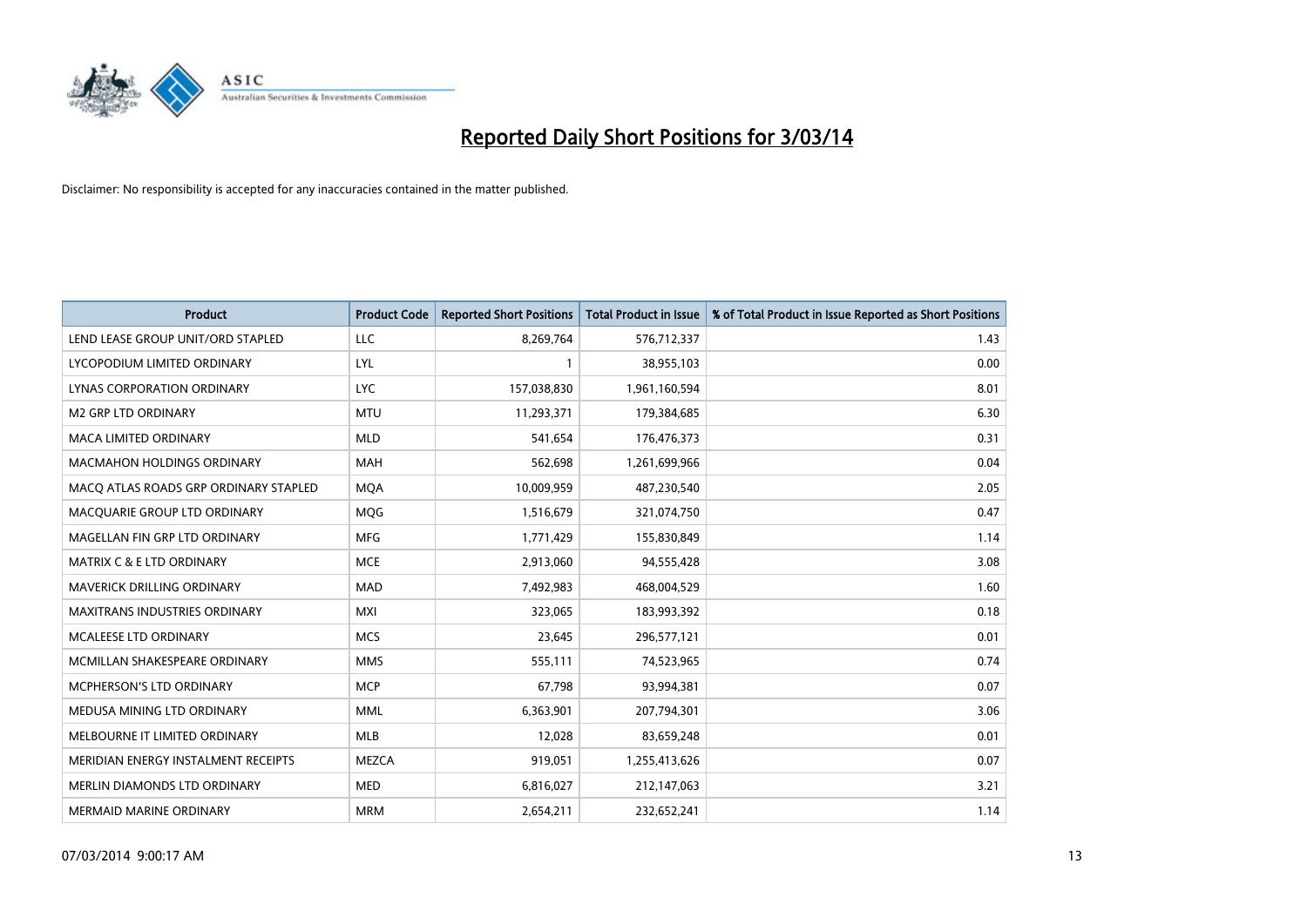

| <b>Product</b>                     | <b>Product Code</b> | <b>Reported Short Positions</b> | <b>Total Product in Issue</b> | % of Total Product in Issue Reported as Short Positions |
|------------------------------------|---------------------|---------------------------------|-------------------------------|---------------------------------------------------------|
| MESOBLAST LIMITED ORDINARY         | <b>MSB</b>          | 12,638,345                      | 321,210,394                   | 3.93                                                    |
| METALS X LIMITED ORDINARY          | <b>MLX</b>          | 498,226                         | 1,655,386,110                 | 0.03                                                    |
| METCASH LIMITED ORDINARY           | <b>MTS</b>          | 96,070,244                      | 888,338,048                   | 10.81                                                   |
| MIGHTY RIVER POWER ORDINARY        | <b>MYT</b>          | 2,644,347                       | 1,400,012,517                 | 0.19                                                    |
| MINCOR RESOURCES NL ORDINARY       | <b>MCR</b>          | 2,506,648                       | 188,208,274                   | 1.33                                                    |
| MINERAL DEPOSITS ORDINARY          | <b>MDL</b>          | 598,548                         | 103,538,786                   | 0.58                                                    |
| MINERAL RESOURCES, ORDINARY        | <b>MIN</b>          | 4,070,328                       | 186,312,198                   | 2.18                                                    |
| MINT WIRELESS ORDINARY             | <b>MNW</b>          | 1,002,223                       | 403,872,395                   | 0.25                                                    |
| MIRABELA NICKEL LTD ORDINARY       | <b>MBN</b>          | 18,855,648                      | 876,801,147                   | 2.15                                                    |
| MIRVAC GROUP STAPLED SECURITIES    | <b>MGR</b>          | 4,046,228                       | 3,691,853,748                 | 0.11                                                    |
| MOLOPO ENERGY LTD ORDINARY         | <b>MPO</b>          | 268,667                         | 247,133,976                   | 0.11                                                    |
| <b>MONADELPHOUS GROUP ORDINARY</b> | <b>MND</b>          | 13,022,876                      | 92,308,047                    | 14.11                                                   |
| MORTGAGE CHOICE LTD ORDINARY       | <b>MOC</b>          | 50,441                          | 123,780,387                   | 0.04                                                    |
| <b>MOUNT GIBSON IRON ORDINARY</b>  | <b>MGX</b>          | 6,398,562                       | 1,090,584,232                 | 0.59                                                    |
| MULTIPLEX SITES SITES              | <b>MXUPA</b>        | 1,652                           | 4,500,000                     | 0.04                                                    |
| MURCHISON METALS LTD ORDINARY      | <b>MMX</b>          | 216,291                         | 450,497,346                   | 0.05                                                    |
| MYER HOLDINGS LTD ORDINARY         | <b>MYR</b>          | 80,055,800                      | 585,684,551                   | 13.67                                                   |
| <b>MYSTATE LIMITED ORDINARY</b>    | <b>MYS</b>          | 487                             | 87,234,451                    | 0.00                                                    |
| NANOSONICS LIMITED ORDINARY        | <b>NAN</b>          | 232,374                         | 263,125,129                   | 0.09                                                    |
| NATIONAL AUST. BANK ORDINARY       | <b>NAB</b>          | 6,225,732                       | 2,351,444,811                 | 0.26                                                    |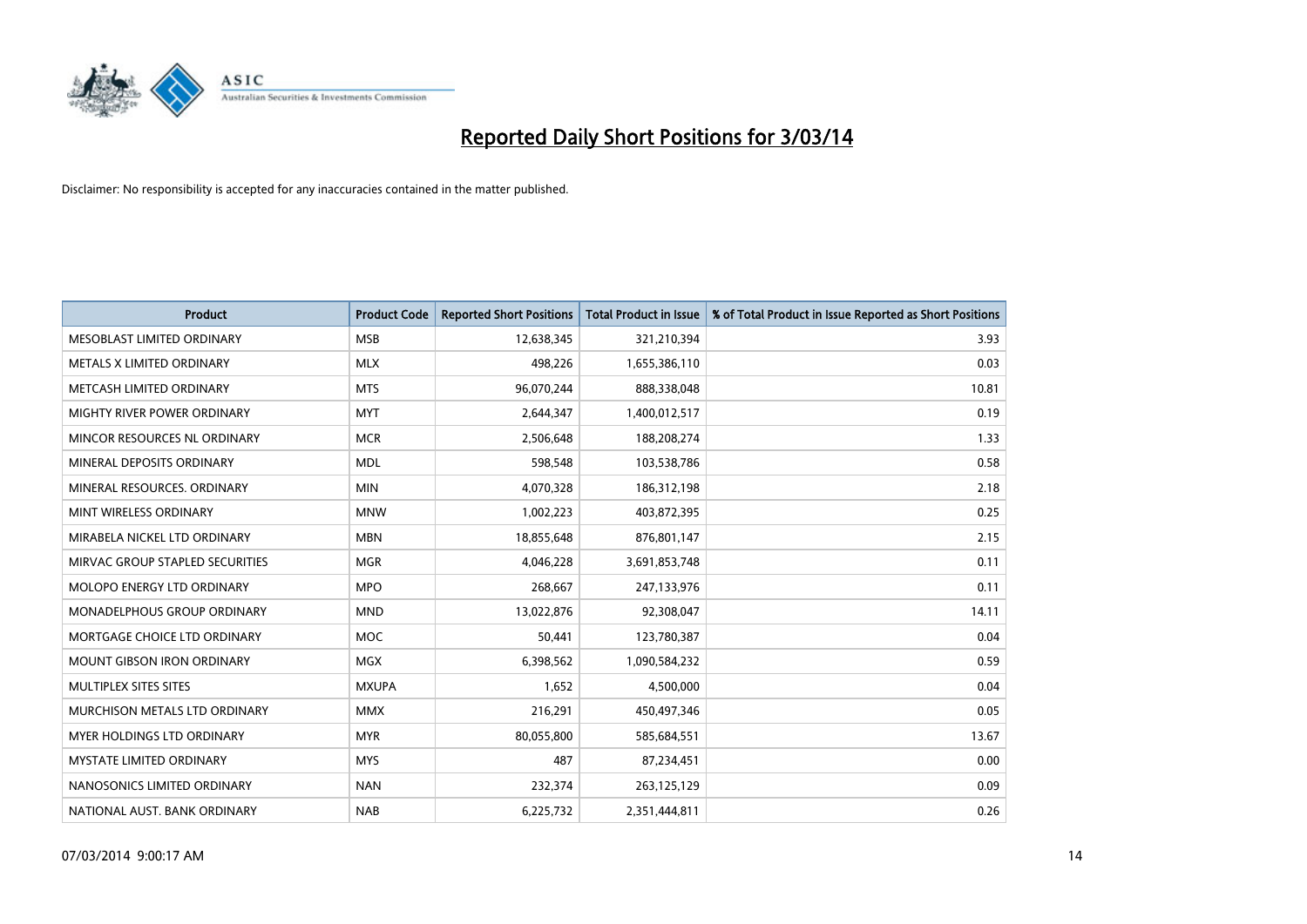

| <b>Product</b>                | <b>Product Code</b> | <b>Reported Short Positions</b> | <b>Total Product in Issue</b> | % of Total Product in Issue Reported as Short Positions |
|-------------------------------|---------------------|---------------------------------|-------------------------------|---------------------------------------------------------|
| NATIONAL STORAGE STAPLED      | <b>NSR</b>          | 101,876                         | 244,897,097                   | 0.04                                                    |
| NAVITAS LIMITED ORDINARY      | <b>NVT</b>          | 3,641,494                       | 375,416,910                   | 0.97                                                    |
| NEON ENERGY LIMITED ORDINARY  | <b>NEN</b>          | 769,031                         | 553,037,848                   | 0.14                                                    |
| NEUREN PHARMACEUT. ORDINARY   | <b>NEU</b>          | 294,363                         | 1,533,017,172                 | 0.02                                                    |
| NEW GUINEA ENERGY ORDINARY    | <b>NGE</b>          | 38,340,318                      | 846,541,193                   | 4.53                                                    |
| NEW HOPE CORPORATION ORDINARY | <b>NHC</b>          | 254,157                         | 830,933,112                   | 0.03                                                    |
| NEWCREST MINING ORDINARY      | <b>NCM</b>          | 10,055,778                      | 766,510,971                   | 1.31                                                    |
| NEWS CORP A NON-VOTING CDI    | <b>NWSLV</b>        | 526,123                         | 3,888,141                     | 13.53                                                   |
| NEWS CORP B VOTING CDI        | <b>NWS</b>          | 2,720,475                       | 18,687,860                    | 14.56                                                   |
| NEWSAT LIMITED ORDINARY       | <b>NWT</b>          | 3,111,190                       | 596,460,931                   | 0.52                                                    |
| NEXTDC LIMITED ORDINARY       | <b>NXT</b>          | 9,629,407                       | 192,904,486                   | 4.99                                                    |
| NEXUS ENERGY LIMITED ORDINARY | <b>NXS</b>          | 1,462,101                       | 1,330,219,459                 | 0.11                                                    |
| NIB HOLDINGS LIMITED ORDINARY | <b>NHF</b>          | 3,388,075                       | 439,004,182                   | 0.77                                                    |
| NICK SCALI LIMITED ORDINARY   | <b>NCK</b>          | 2,001                           | 81,000,000                    | 0.00                                                    |
| NIDO PETROLEUM ORDINARY       | <b>NDO</b>          | 47,402                          | 2,048,317,635                 | 0.00                                                    |
| NINE ENTERTAINMENT ORDINARY   | <b>NEC</b>          | 9,153,437                       | 940,295,023                   | 0.97                                                    |
| NOBLE MINERAL RES ORDINARY    | <b>NMG</b>          | 2,365,726                       | 666,397,952                   | 0.36                                                    |
| NORTHERN IRON LTD ORDINARY    | <b>NFE</b>          | 27,072                          | 484,405,314                   | 0.01                                                    |
| NORTHERN STAR ORDINARY        | <b>NST</b>          | 274,270                         | 492,732,158                   | 0.06                                                    |
| NOVOGEN LIMITED ORDINARY      | <b>NRT</b>          | 129,193                         | 163,810,997                   | 0.08                                                    |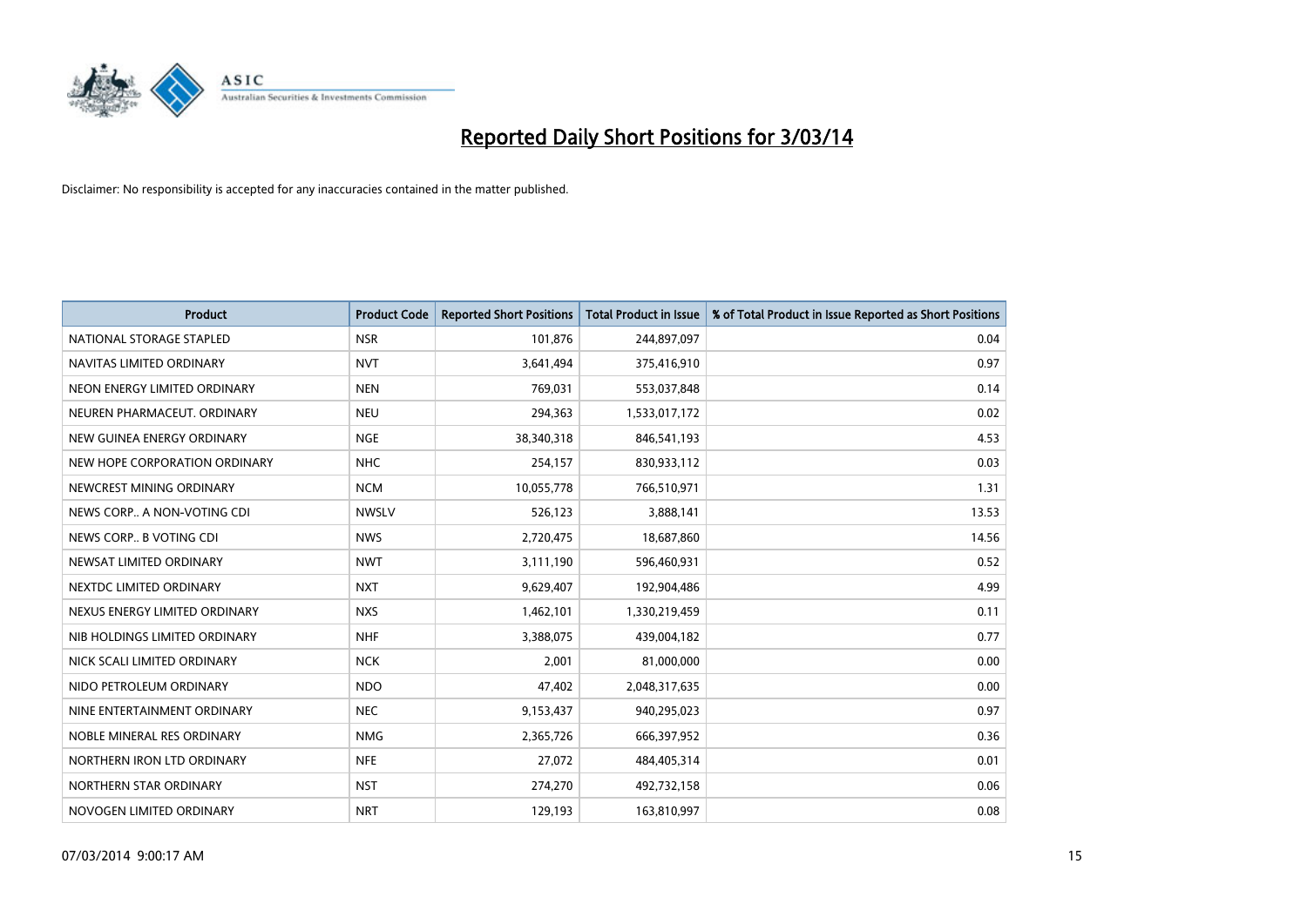

| <b>Product</b>                        | <b>Product Code</b> | <b>Reported Short Positions</b> | <b>Total Product in Issue</b> | % of Total Product in Issue Reported as Short Positions |
|---------------------------------------|---------------------|---------------------------------|-------------------------------|---------------------------------------------------------|
| NRW HOLDINGS LIMITED ORDINARY         | <b>NWH</b>          | 14,612,485                      | 278,888,011                   | 5.24                                                    |
| NUCOAL RESOURCES LTD ORDINARY         | <b>NCR</b>          |                                 | 768,612,354                   | 0.00                                                    |
| NUFARM LIMITED ORDINARY               | <b>NUF</b>          | 15,660,596                      | 263,725,895                   | 5.94                                                    |
| OAKTON LIMITED ORDINARY               | <b>OKN</b>          | 432,415                         | 89,975,235                    | 0.48                                                    |
| OCEANAGOLD CORP. CHESS DEPOSITARY INT | <b>OGC</b>          | 922,634                         | 300,350,129                   | 0.31                                                    |
| OIL SEARCH LTD ORDINARY               | OSH                 | 9,956,961                       | 1,343,361,150                 | 0.74                                                    |
| OM HOLDINGS LIMITED ORDINARY          | OMH                 | 2,908,443                       | 733,423,337                   | 0.40                                                    |
| ORICA LIMITED ORDINARY                | ORI                 | 9,579,318                       | 370,924,362                   | 2.58                                                    |
| ORIGIN ENERGY ORDINARY                | <b>ORG</b>          | 8,771,604                       | 1,101,228,973                 | 0.80                                                    |
| OROCOBRE LIMITED ORDINARY             | <b>ORE</b>          | 1,679,445                       | 132,041,911                   | 1.27                                                    |
| ORORA LIMITED ORDINARY                | <b>ORA</b>          | 228,952                         | 1,206,684,923                 | 0.02                                                    |
| OROTONGROUP LIMITED ORDINARY          | ORL                 | 216,402                         | 40,880,902                    | 0.53                                                    |
| OTTO ENERGY LIMITED ORDINARY          | <b>OEL</b>          | 520,000                         | 1,149,290,071                 | 0.05                                                    |
| <b>OZ MINERALS ORDINARY</b>           | OZL                 | 10,737,042                      | 303,470,022                   | 3.54                                                    |
| OZFOREX GROUP LTD ORDINARY            | <b>OFX</b>          | 2,177,812                       | 240,000,000                   | 0.91                                                    |
| PACIFIC BRANDS ORDINARY               | <b>PBG</b>          | 7,315,058                       | 912,915,695                   | 0.80                                                    |
| PACT GROUP HLDGS LTD ORDINARY         | PGH                 | 2,391,475                       | 294,097,961                   | 0.81                                                    |
| PALADIN ENERGY LTD ORDINARY           | <b>PDN</b>          | 106,056,369                     | 964,367,284                   | 11.00                                                   |
| PANAUST LIMITED ORDINARY              | <b>PNA</b>          | 9,851,836                       | 634,392,712                   | 1.55                                                    |
| PANORAMIC RESOURCES ORDINARY          | PAN                 | 294,628                         | 322,275,824                   | 0.09                                                    |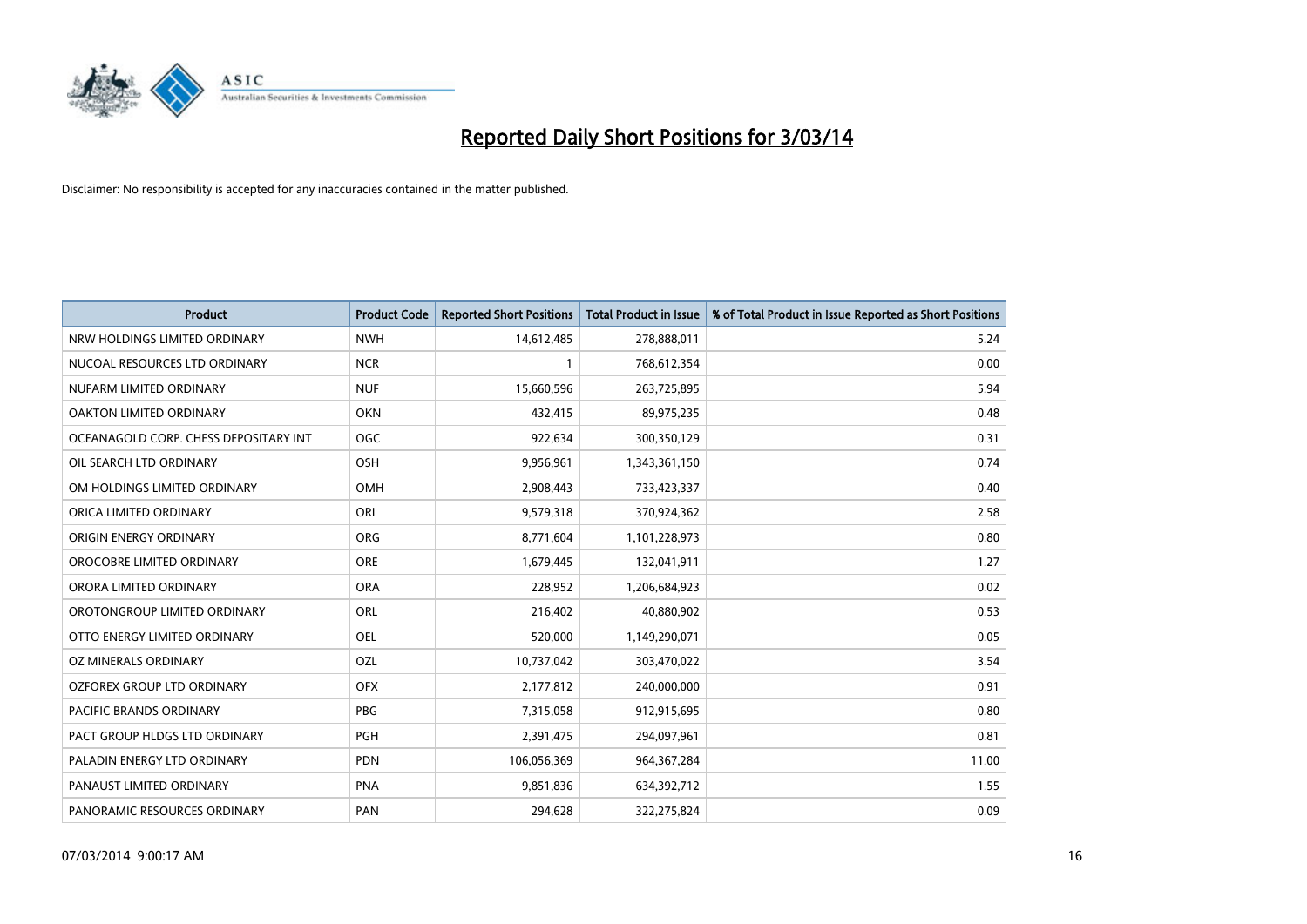

| <b>Product</b>                | <b>Product Code</b> | <b>Reported Short Positions</b> | <b>Total Product in Issue</b> | % of Total Product in Issue Reported as Short Positions |
|-------------------------------|---------------------|---------------------------------|-------------------------------|---------------------------------------------------------|
| PANTERRA GOLD LTD ORDINARY    | PGI                 | 1                               | 772,781,012                   | 0.00                                                    |
| PAPERLINX LIMITED ORDINARY    | <b>PPX</b>          | 45,095                          | 641,822,011                   | 0.01                                                    |
| PAPILLON RES LTD ORDINARY     | PIR                 | 9,690,794                       | 340,894,210                   | 2.84                                                    |
| PATTIES FOODS LTD ORDINARY    | <b>PFL</b>          | 10,000                          | 139,144,338                   | 0.01                                                    |
| PEET LIMITED ORDINARY         | <b>PPC</b>          | 408,951                         | 433,389,348                   | 0.09                                                    |
| PENINSULA ENERGY LTD ORDINARY | PEN                 | 1                               | 3,252,530,235                 | 0.00                                                    |
| PERPETUAL LIMITED ORDINARY    | PPT                 | 1,193,053                       | 46,529,270                    | 2.56                                                    |
| PERSEUS MINING LTD ORDINARY   | PRU                 | 4,801,387                       | 526,656,401                   | 0.91                                                    |
| PHARMAXIS LTD ORDINARY        | <b>PXS</b>          | 799,372                         | 309,052,349                   | 0.26                                                    |
| PHOSPHAGENICS LTD. ORDINARY   | POH                 | 50,000                          | 1,020,465,957                 | 0.00                                                    |
| PLATINUM ASSET ORDINARY       | <b>PTM</b>          | 455,094                         | 579,506,095                   | 0.08                                                    |
| PLATINUM AUSTRALIA ORDINARY   | <b>PLA</b>          | 836,027                         | 504,968,043                   | 0.17                                                    |
| PMP LIMITED ORDINARY          | <b>PMP</b>          | 1,584,873                       | 323,781,124                   | 0.49                                                    |
| POSEIDON NICK LTD ORDINARY    | <b>POS</b>          | 25,449                          | 460,907,014                   | 0.01                                                    |
| PRANA BIOTECHNOLOGY ORDINARY  | PBT                 | 4,018,498                       | 423,105,862                   | 0.95                                                    |
| PREMIER INVESTMENTS ORDINARY  | <b>PMV</b>          | 226,251                         | 155,314,874                   | 0.15                                                    |
| PRIMA BIOMED LTD ORDINARY     | <b>PRR</b>          | 2,987,999                       | 1,228,709,341                 | 0.24                                                    |
| PRIMARY HEALTH CARE ORDINARY  | <b>PRY</b>          | 18,713,699                      | 504,956,647                   | 3.71                                                    |
| PRIME MEDIA GRP LTD ORDINARY  | <b>PRT</b>          | 125,211                         | 366,330,303                   | 0.03                                                    |
| PROGRAMMED ORDINARY           | <b>PRG</b>          | 2,799                           | 118,235,616                   | 0.00                                                    |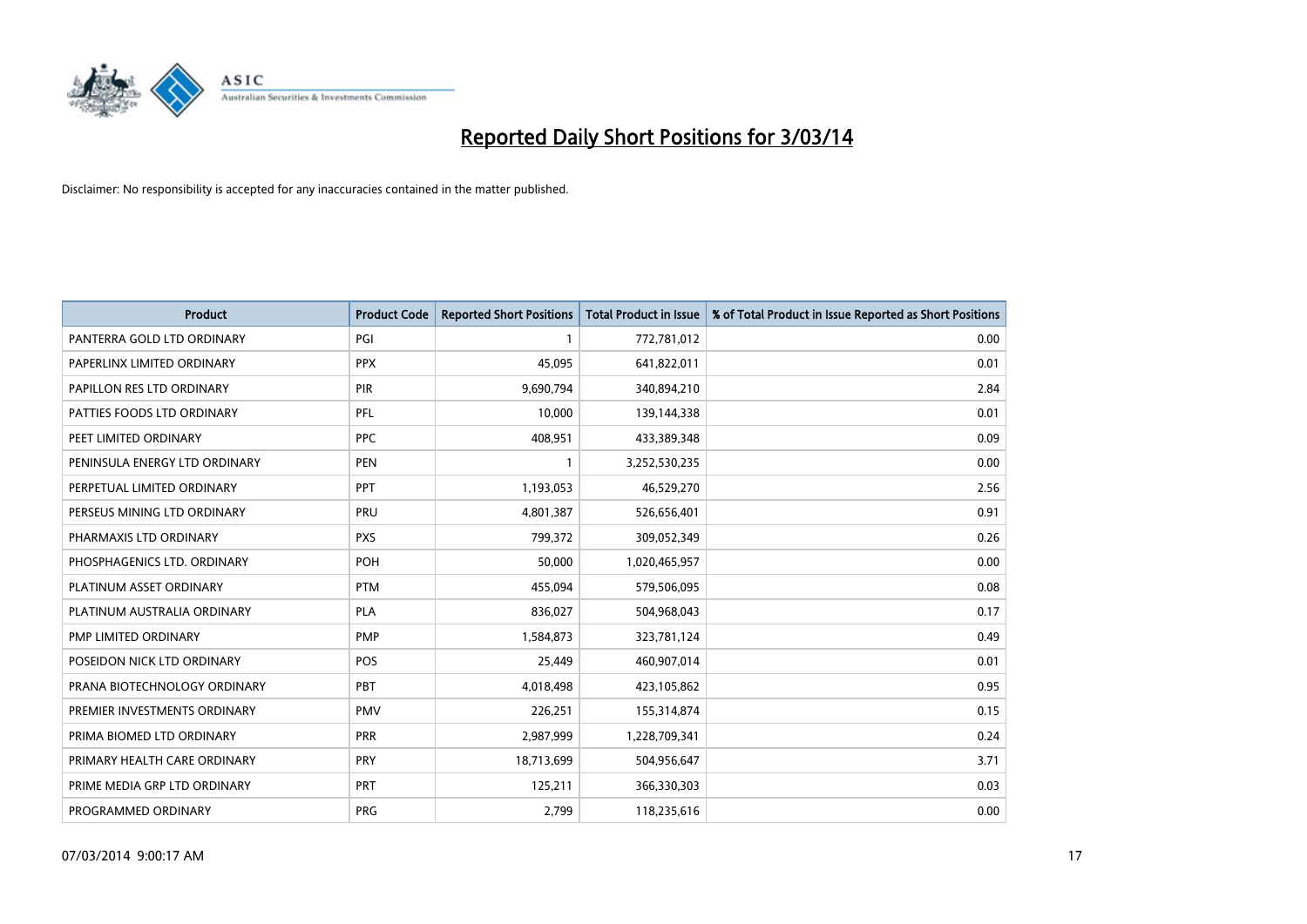

| <b>Product</b>                      | <b>Product Code</b> | <b>Reported Short Positions</b> | <b>Total Product in Issue</b> | % of Total Product in Issue Reported as Short Positions |
|-------------------------------------|---------------------|---------------------------------|-------------------------------|---------------------------------------------------------|
| PURA VIDA ENERGY NL ORDINARY        | <b>PVD</b>          | 25,468                          | 126,641,883                   | 0.02                                                    |
| <b>QANTAS AIRWAYS ORDINARY</b>      | QAN                 | 59,319,552                      | 2,196,330,250                 | 2.70                                                    |
| <b>OBE INSURANCE GROUP ORDINARY</b> | OBE                 | 18,415,868                      | 1,248,704,599                 | 1.47                                                    |
| ORXPHARMA LTD ORDINARY              | QRX                 | 66,492                          | 164,115,969                   | 0.04                                                    |
| <b>QUBE HOLDINGS LTD ORDINARY</b>   | <b>QUB</b>          | 25,287,405                      | 931,433,499                   | 2.71                                                    |
| RAMELIUS RESOURCES ORDINARY         | <b>RMS</b>          | 161,083                         | 365,380,380                   | 0.04                                                    |
| RAMSAY HEALTH CARE ORDINARY         | <b>RHC</b>          | 1,584,122                       | 202,081,252                   | 0.78                                                    |
| <b>RCR TOMLINSON ORDINARY</b>       | <b>RCR</b>          | 493,447                         | 136,696,590                   | 0.36                                                    |
| <b>REA GROUP ORDINARY</b>           | <b>REA</b>          | 814,107                         | 131,714,699                   | 0.62                                                    |
| RECALL HOLDINGS LTD ORDINARY        | <b>REC</b>          | 807,021                         | 312,836,448                   | 0.26                                                    |
| RECKON LIMITED ORDINARY             | <b>RKN</b>          | 169,481                         | 126,913,066                   | 0.13                                                    |
| <b>RED FORK ENERGY ORDINARY</b>     | <b>RFE</b>          | 3,204,125                       | 501,051,719                   | 0.64                                                    |
| REDBANK ENERGY LTD ORDINARY         | <b>AEI</b>          | 13                              | 786,287                       | 0.00                                                    |
| REECE AUSTRALIA LTD. ORDINARY       | <b>REH</b>          | 333                             | 99,600,000                    | 0.00                                                    |
| REED RESOURCES LTD ORDINARY         | <b>RDR</b>          | 250,000                         | 523,453,895                   | 0.05                                                    |
| REGIS RESOURCES ORDINARY            | <b>RRL</b>          | 16,564,900                      | 499,744,095                   | 3.31                                                    |
| RESMED INC CDI 10:1                 | <b>RMD</b>          | 33,709,132                      | 1,415,926,590                 | 2.38                                                    |
| RESOLUTE MINING ORDINARY            | <b>RSG</b>          | 9,044,425                       | 641,189,223                   | 1.41                                                    |
| RESOURCE EQUIP LTD ORDINARY         | <b>ROL</b>          | 300                             | 251,131,629                   | 0.00                                                    |
| RESOURCE GENERATION ORDINARY        | <b>RES</b>          | 224,300                         | 581,380,338                   | 0.04                                                    |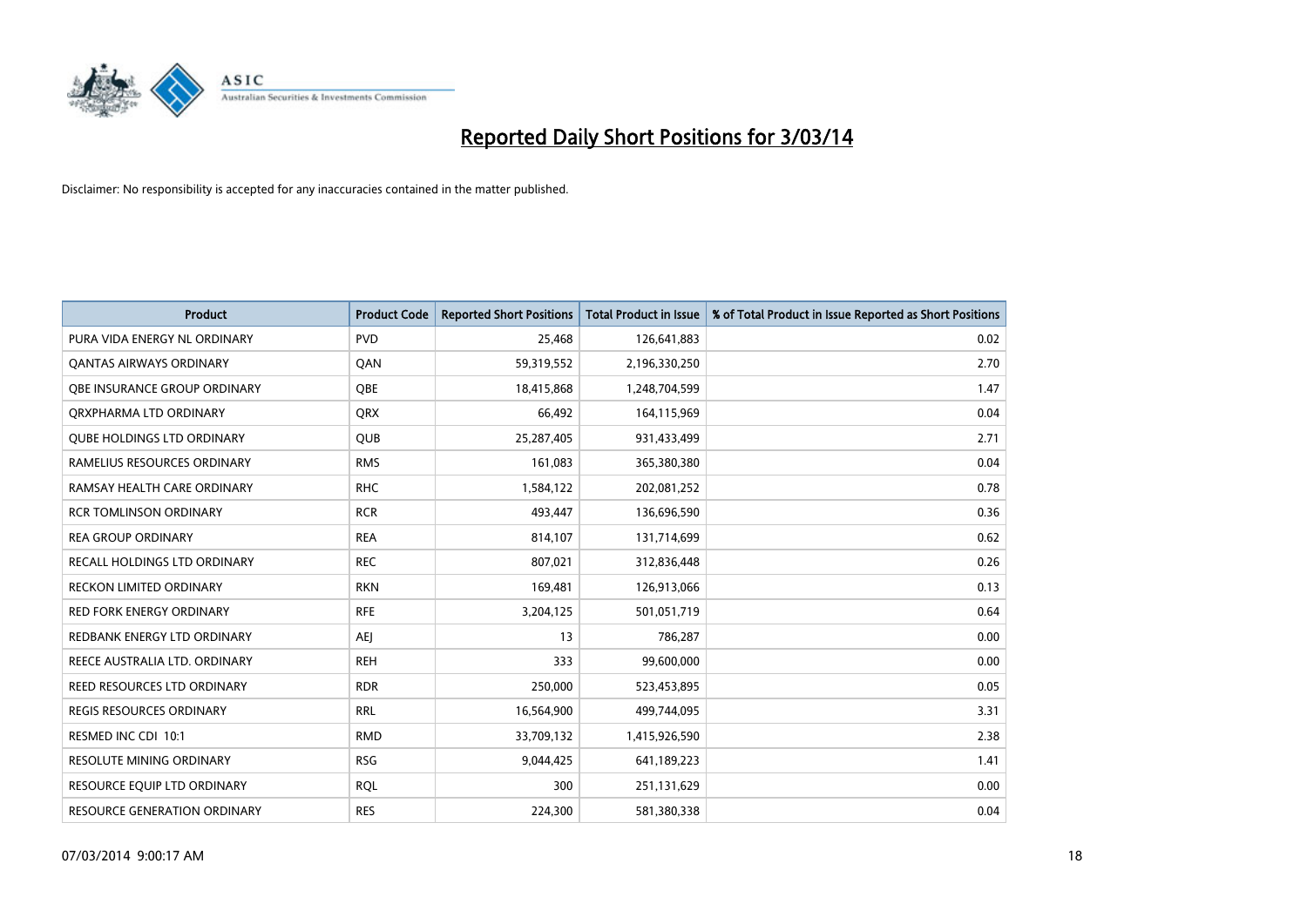

| <b>Product</b>                        | <b>Product Code</b> | <b>Reported Short Positions</b> | <b>Total Product in Issue</b> | % of Total Product in Issue Reported as Short Positions |
|---------------------------------------|---------------------|---------------------------------|-------------------------------|---------------------------------------------------------|
| <b>RETAIL FOOD GROUP ORDINARY</b>     | <b>RFG</b>          | 3,254,343                       | 144,049,390                   | 2.26                                                    |
| REX MINERALS LIMITED ORDINARY         | <b>RXM</b>          | 1,660,804                       | 188,907,284                   | 0.88                                                    |
| RIO TINTO LIMITED ORDINARY            | <b>RIO</b>          | 4,515,549                       | 435,758,720                   | 1.04                                                    |
| ROC OIL COMPANY ORDINARY              | <b>ROC</b>          | 617,864                         | 686,461,740                   | 0.09                                                    |
| ROYAL WOLF HOLDINGS ORDINARY          | <b>RWH</b>          | 192,532                         | 100,387,052                   | 0.19                                                    |
| <b>RURALCO HOLDINGS ORDINARY</b>      | <b>RHL</b>          | 10,543                          | 71,860,206                    | 0.01                                                    |
| SAI GLOBAL LIMITED ORDINARY           | SAI                 | 10,972,876                      | 210,774,480                   | 5.21                                                    |
| SALMAT LIMITED ORDINARY               | <b>SLM</b>          | 998                             | 159,812,799                   | 0.00                                                    |
| SAMSON OIL & GAS LTD ORDINARY         | SSN                 | 8,932,000                       | 2,547,627,193                 | 0.35                                                    |
| SANDFIRE RESOURCES ORDINARY           | <b>SFR</b>          | 1,251,993                       | 155,640,968                   | 0.80                                                    |
| SANTOS LTD ORDINARY                   | <b>STO</b>          | 5,734,084                       | 970,270,108                   | 0.59                                                    |
| SARACEN MINERAL ORDINARY              | SAR                 | 6,529,861                       | 595,263,186                   | 1.10                                                    |
| SCA PROPERTY GROUP STAPLED SECURITIES | <b>SCP</b>          | 40,204,236                      | 648,628,320                   | 6.20                                                    |
| SEDGMAN LIMITED ORDINARY              | SDM                 | 221,034                         | 223,224,636                   | 0.10                                                    |
| SEEK LIMITED ORDINARY                 | <b>SEK</b>          | 3,783,007                       | 339,167,526                   | 1.12                                                    |
| SELECT HARVESTS ORDINARY              | SHV                 | 36,691                          | 57,815,720                    | 0.06                                                    |
| SENEX ENERGY LIMITED ORDINARY         | SXY                 | 6,874,731                       | 1,145,008,917                 | 0.60                                                    |
| SERVCORP LIMITED ORDINARY             | SRV                 | 17,478                          | 98,432,275                    | 0.02                                                    |
| SERVICE STREAM ORDINARY               | <b>SSM</b>          | 30                              | 284,443,570                   | 0.00                                                    |
| SEVEN GROUP HOLDINGS ORDINARY         | <b>SVW</b>          | 3,507,962                       | 308,160,281                   | 1.14                                                    |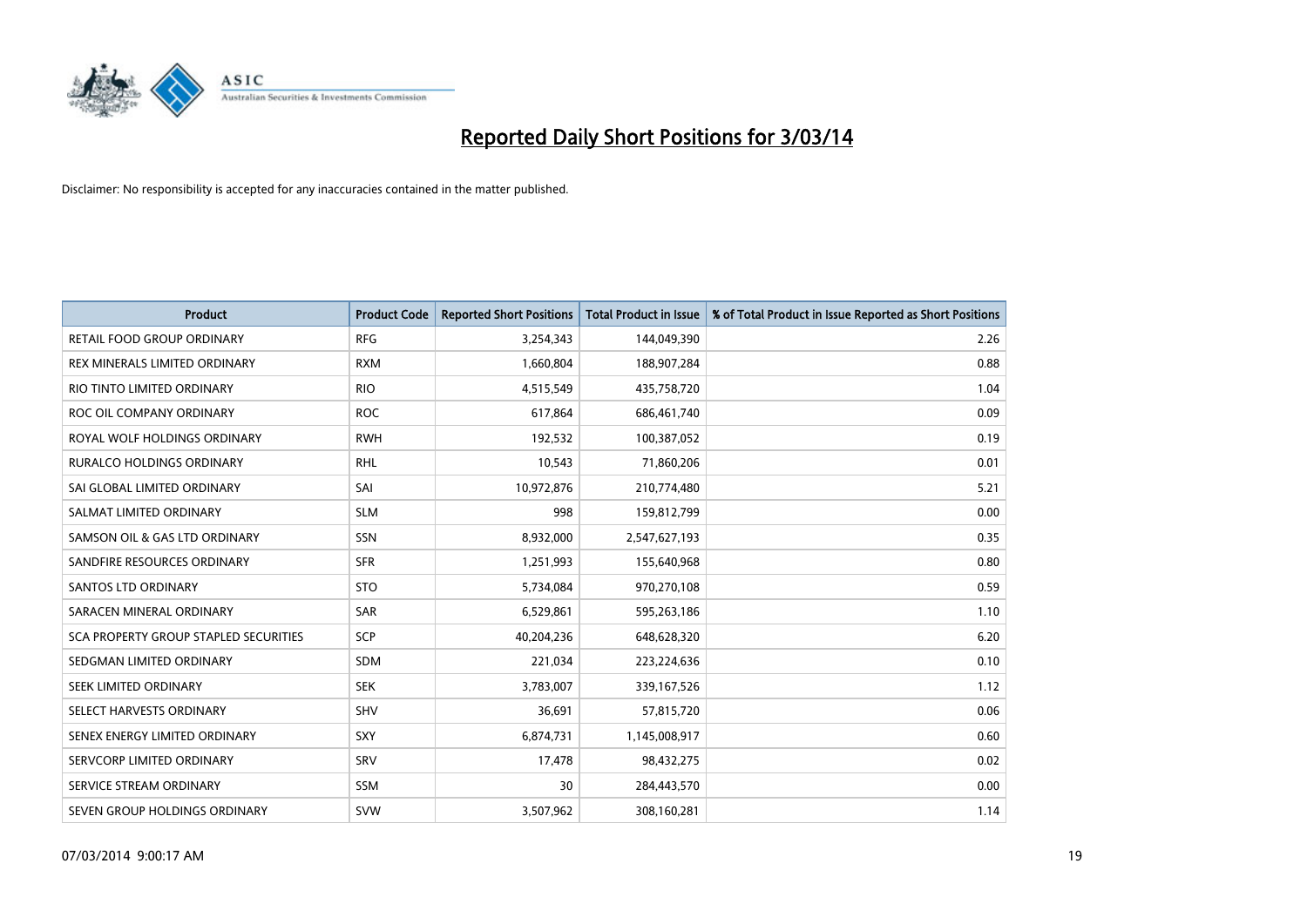

| <b>Product</b>                           | <b>Product Code</b> | <b>Reported Short Positions</b> | <b>Total Product in Issue</b> | % of Total Product in Issue Reported as Short Positions |
|------------------------------------------|---------------------|---------------------------------|-------------------------------|---------------------------------------------------------|
| SEVEN WEST MEDIA LTD ORDINARY            | <b>SWM</b>          | 10,226,551                      | 999,160,872                   | 1.02                                                    |
| SIGMA PHARMACEUTICAL ORDINARY            | <b>SIP</b>          | 8,182,255                       | 1,119,954,243                 | 0.73                                                    |
| SILEX SYSTEMS ORDINARY                   | <b>SLX</b>          | 2,804,715                       | 170,367,734                   | 1.65                                                    |
| SILVER CHEF LIMITED ORDINARY             | <b>SIV</b>          | 179,799                         | 29,333,629                    | 0.61                                                    |
| SILVER LAKE RESOURCE ORDINARY            | <b>SLR</b>          | 38,103,297                      | 437,594,758                   | 8.71                                                    |
| SIMS METAL MGMT LTD ORDINARY             | SGM                 | 12,651,464                      | 204,459,583                   | 6.19                                                    |
| SINGAPORE TELECOMM. CHESS DEPOSITARY INT | SGT                 | 6,514,068                       | 152,192,407                   | 4.28                                                    |
| SINO GAS ENERGY ORDINARY                 | <b>SEH</b>          | 162,130                         | 1,530,457,040                 | 0.01                                                    |
| SIRIUS RESOURCES NL ORDINARY             | <b>SIR</b>          | 10,266,475                      | 261,980,167                   | 3.92                                                    |
| SIRTEX MEDICAL ORDINARY                  | <b>SRX</b>          | 71,943                          | 56,108,439                    | 0.13                                                    |
| SKILLED GROUP LTD ORDINARY               | <b>SKE</b>          | 2,476,597                       | 235,254,496                   | 1.05                                                    |
| <b>SKY NETWORK ORDINARY</b>              | <b>SKT</b>          | 125,649                         | 389,139,785                   | 0.03                                                    |
| SKYCITY ENT GRP LTD ORDINARY             | <b>SKC</b>          | 214,599                         | 580,016,676                   | 0.04                                                    |
| <b>SLATER &amp; GORDON ORDINARY</b>      | <b>SGH</b>          | 1,821,688                       | 203,821,542                   | 0.89                                                    |
| SMS MANAGEMENT, ORDINARY                 | <b>SMX</b>          | 3,327,928                       | 70,099,763                    | 4.75                                                    |
| SONIC HEALTHCARE ORDINARY                | <b>SHL</b>          | 4,944,134                       | 400,746,556                   | 1.23                                                    |
| SOUL PATTINSON (W.H) ORDINARY            | SOL                 | 55,161                          | 239,395,320                   | 0.02                                                    |
| SOUTH BOULDER MINES ORDINARY             | <b>STB</b>          | 1                               | 128,477,826                   | 0.00                                                    |
| SP AUSNET STAPLED SECURITIES             | SPN                 | 71,614,309                      | 3,386,607,080                 | 2.11                                                    |
| SPARK INFRASTRUCTURE STAPLED NOTE & UNIT | SKI                 | 62,981,940                      | 1,326,734,264                 | 4.75                                                    |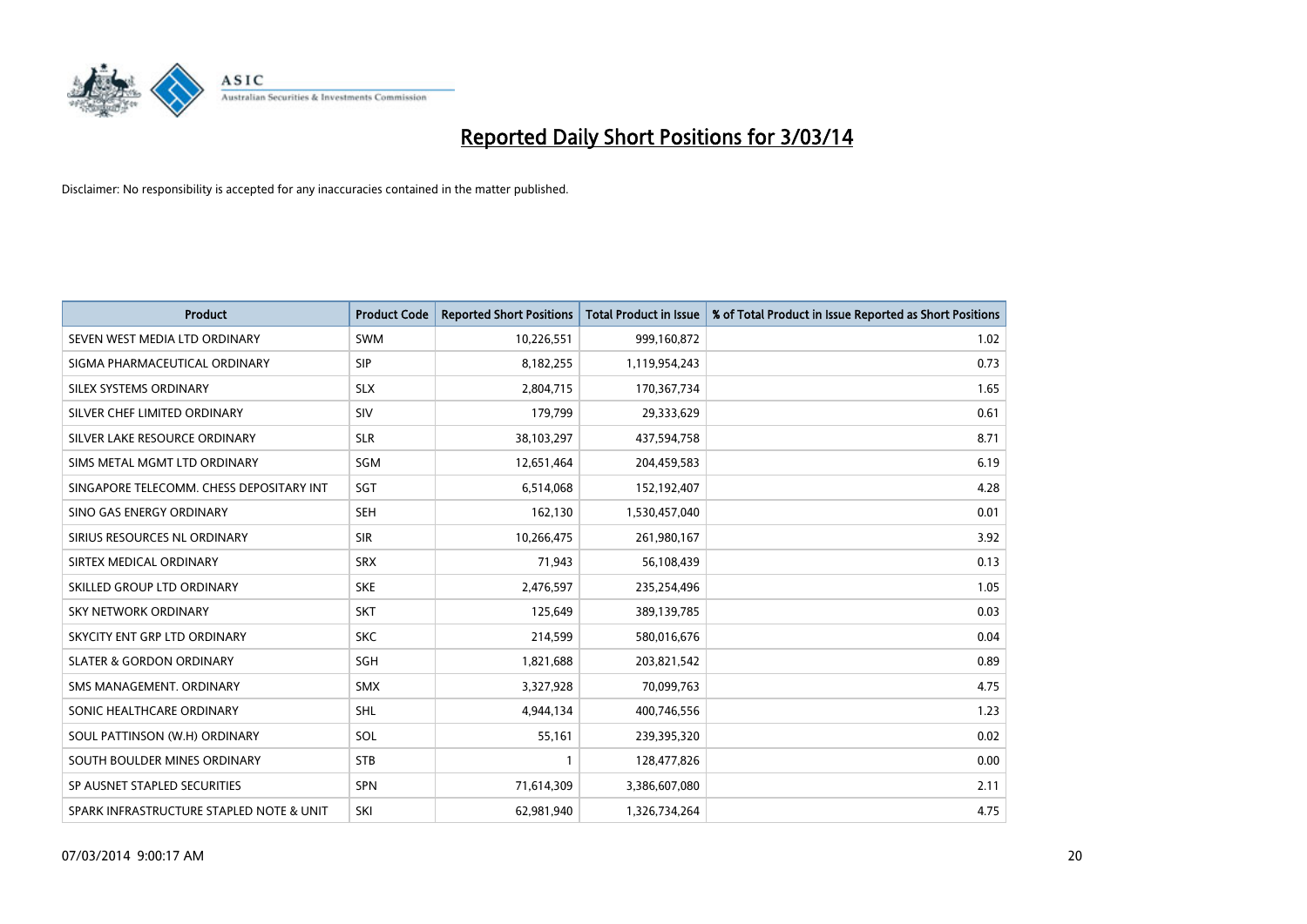

| <b>Product</b>                   | <b>Product Code</b> | <b>Reported Short Positions</b> | <b>Total Product in Issue</b> | % of Total Product in Issue Reported as Short Positions |
|----------------------------------|---------------------|---------------------------------|-------------------------------|---------------------------------------------------------|
| SPDR 200 FUND ETF UNITS          | <b>STW</b>          | 119,770                         | 45,826,368                    | 0.26                                                    |
| SPDR 200 RESOURCES ETF UNITS     | <b>OZR</b>          | 59,888                          | 1,601,962                     | 3.74                                                    |
| SPDR SMALL ORDS ETF UNITS        | <b>SSO</b>          | 175,863                         | 801,304                       | 21.95                                                   |
| SPECIALTY FASHION ORDINARY       | <b>SFH</b>          | 50,001                          | 192,236,121                   | 0.03                                                    |
| ST BARBARA LIMITED ORDINARY      | <b>SBM</b>          | 21,184,151                      | 488,074,077                   | 4.34                                                    |
| STARPHARMA HOLDINGS ORDINARY     | SPL                 | 13,803,053                      | 284,664,680                   | 4.85                                                    |
| STEADFAST GROUP LTD ORDINARY     | <b>SDF</b>          | 530,351                         | 500,971,408                   | 0.11                                                    |
| STHN CROSS MEDIA ORDINARY        | <b>SXL</b>          | 4,242,534                       | 705,099,800                   | 0.60                                                    |
| STOCKLAND UNITS/ORD STAPLED      | SGP                 | 13,660,274                      | 2,305,750,747                 | 0.59                                                    |
| STRAITS RES LTD. ORDINARY        | SRO                 | 28,747                          | 1,217,730,293                 | 0.00                                                    |
| STRATA-X ENERGY LTD CDI 1:1      | <b>SXA</b>          | 9,651,064                       | 88,970,180                    | 10.85                                                   |
| STRIKE ENERGY LTD ORDINARY       | <b>STX</b>          | 5,000                           | 706,519,664                   | 0.00                                                    |
| STW COMMUNICATIONS ORDINARY      | SGN                 | 734,266                         | 403,828,512                   | 0.18                                                    |
| <b>SUDA LTD ORDINARY</b>         | SUD                 | 13,255,866                      | 924,052,169                   | 1.43                                                    |
| SUNCORP GROUP LTD ORDINARY       | <b>SUN</b>          | 4,610,084                       | 1,286,600,980                 | 0.36                                                    |
| SUNDANCE ENERGY ORDINARY         | <b>SEA</b>          | 1,824,890                       | 463,173,668                   | 0.39                                                    |
| SUNDANCE RESOURCES ORDINARY      | SDL                 | 59,006,324                      | 3,079,369,367                 | 1.92                                                    |
| SUNLAND GROUP LTD ORDINARY       | <b>SDG</b>          | 9,970                           | 181,710,087                   | 0.01                                                    |
| SUPER RET REP LTD ORDINARY       | SUL                 | 4,440,644                       | 196,731,620                   | 2.26                                                    |
| SYD AIRPORT STAPLED US PROHIBIT. | SYD                 | 21,066,369                      | 2,216,216,041                 | 0.95                                                    |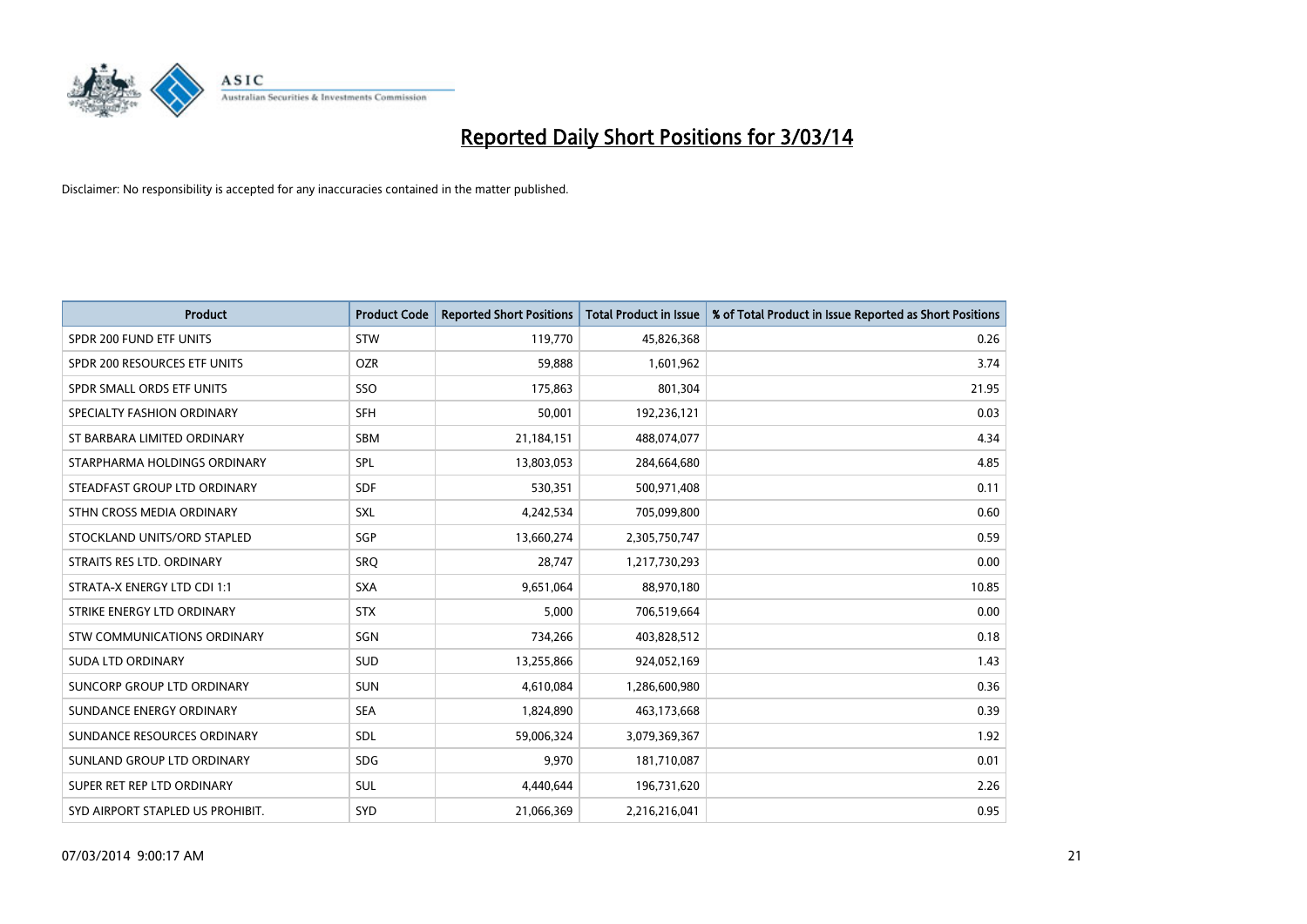

| <b>Product</b>                       | <b>Product Code</b> | <b>Reported Short Positions</b> | <b>Total Product in Issue</b> | % of Total Product in Issue Reported as Short Positions |
|--------------------------------------|---------------------|---------------------------------|-------------------------------|---------------------------------------------------------|
| SYRAH RESOURCES ORDINARY             | <b>SYR</b>          | 3,924,014                       | 162,385,614                   | 2.42                                                    |
| <b>TABCORP HOLDINGS LTD ORDINARY</b> | <b>TAH</b>          | 21,021,816                      | 754,274,706                   | 2.79                                                    |
| TAP OIL LIMITED ORDINARY             | <b>TAP</b>          | 773,493                         | 242,237,221                   | 0.32                                                    |
| TASSAL GROUP LIMITED ORDINARY        | <b>TGR</b>          | 37,888                          | 146,507,029                   | 0.03                                                    |
| <b>TATTS GROUP LTD ORDINARY</b>      | <b>TTS</b>          | 12,797,854                      | 1,417,117,821                 | 0.90                                                    |
| TELECOM CORPORATION ORDINARY         | <b>TEL</b>          | 11,859,048                      | 1,824,150,788                 | 0.65                                                    |
| TELSTRA CORPORATION, ORDINARY        | <b>TLS</b>          | 11,633,668                      | 12,443,074,357                | 0.09                                                    |
| <b>TEMPLETON GLOBAL ORDINARY</b>     | <b>TGG</b>          | 1,000                           | 143,849,728                   | 0.00                                                    |
| TEN NETWORK HOLDINGS ORDINARY        | <b>TEN</b>          | 144, 175, 342                   | 2,630,984,596                 | 5.48                                                    |
| TERANGA GOLD CORP CDI 1:1            | <b>TGZ</b>          | 378,887                         | 109,048,271                   | 0.35                                                    |
| TFS CORPORATION LTD ORDINARY         | <b>TFC</b>          | 100,019                         | 282,157,408                   | 0.04                                                    |
| THE REJECT SHOP ORDINARY             | <b>TRS</b>          | 1,695,446                       | 28,826,248                    | 5.88                                                    |
| THORN GROUP LIMITED ORDINARY         | <b>TGA</b>          | 285,408                         | 149,494,813                   | 0.19                                                    |
| <b>TIGER RESOURCES ORDINARY</b>      | <b>TGS</b>          | 225,548                         | 803,311,695                   | 0.03                                                    |
| TOLL HOLDINGS LTD ORDINARY           | <b>TOL</b>          | 32,254,388                      | 717,133,875                   | 4.50                                                    |
| TOX FREE SOLUTIONS ORDINARY          | <b>TOX</b>          | 2,090,581                       | 133,242,359                   | 1.57                                                    |
| TPG TELECOM LIMITED ORDINARY         | <b>TPM</b>          | 1,085,264                       | 793,808,141                   | 0.14                                                    |
| <b>TRADE ME GROUP ORDINARY</b>       | <b>TME</b>          | 683,056                         | 396,548,005                   | 0.17                                                    |
| <b>TRANSFIELD SERVICES ORDINARY</b>  | <b>TSE</b>          | 36,266,961                      | 512,457,716                   | 7.08                                                    |
| TRANSPACIFIC INDUST. ORDINARY        | <b>TPI</b>          | 20,127,437                      | 1,578,786,704                 | 1.27                                                    |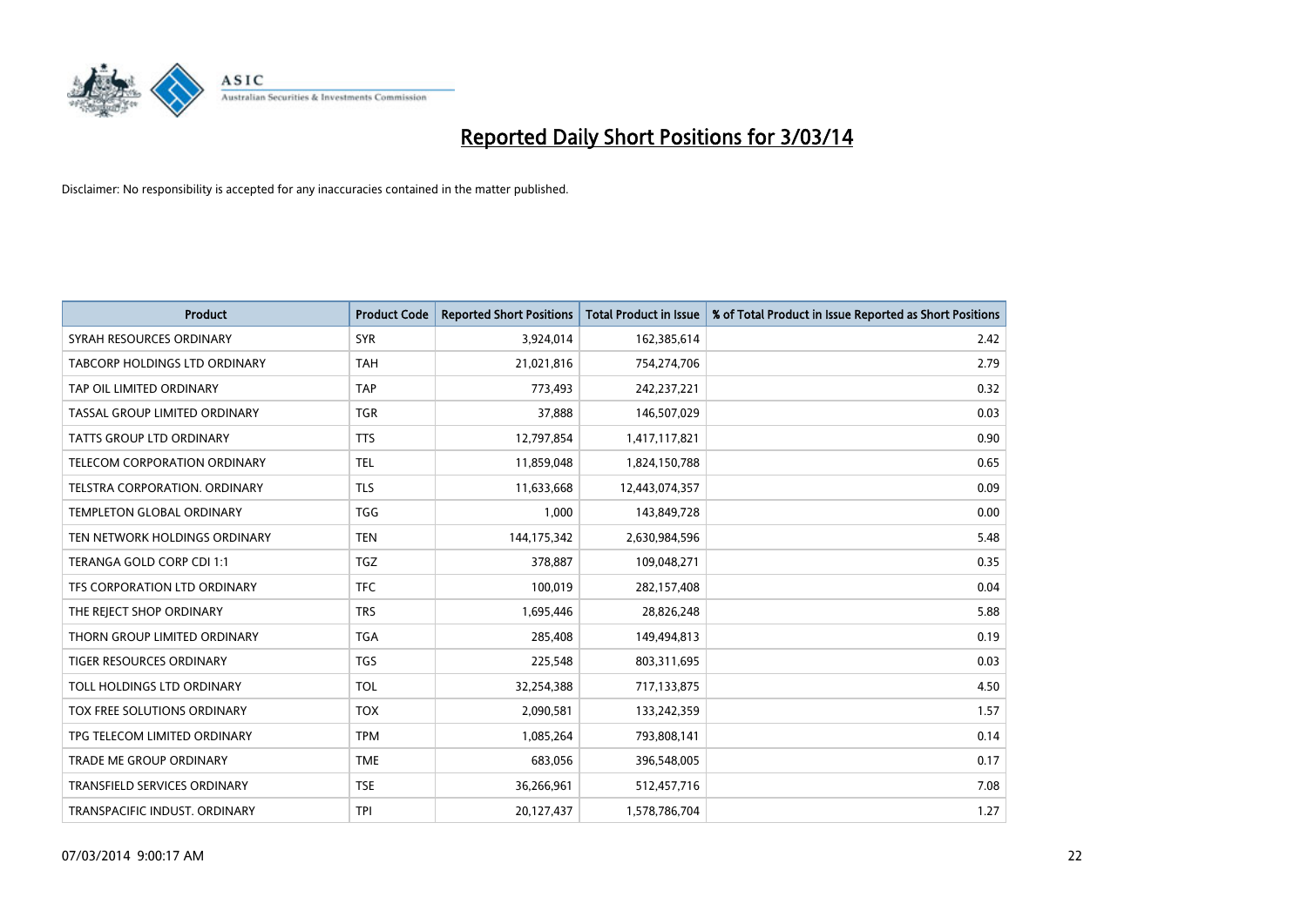

| <b>Product</b>                        | <b>Product Code</b> | <b>Reported Short Positions</b> | <b>Total Product in Issue</b> | % of Total Product in Issue Reported as Short Positions |
|---------------------------------------|---------------------|---------------------------------|-------------------------------|---------------------------------------------------------|
| TRANSURBAN GROUP TRIPLE STAPLED SEC.  | <b>TCL</b>          | 4,481,250                       | 1,491,855,200                 | 0.30                                                    |
| TREASURY GROUP ORDINARY               | <b>TRG</b>          | 16,463                          | 23,070,755                    | 0.07                                                    |
| TREASURY WINE ESTATE ORDINARY         | <b>TWE</b>          | 40,950,902                      | 647,227,144                   | 6.33                                                    |
| TROY RESOURCES LTD ORDINARY           | <b>TRY</b>          | 4,116,833                       | 168,486,562                   | 2.44                                                    |
| TWENTY-FIRST FOX INC A NON-VOTING CDI | <b>FOXLV</b>        | 390,576                         | 6,568,077                     | 5.95                                                    |
| TWENTY-FIRST FOX INC B VOTING CDI     | <b>FOX</b>          | 1,792,884                       | 188,594,825                   | 0.95                                                    |
| UGL LIMITED ORDINARY                  | UGL                 | 23,807,796                      | 166,511,240                   | 14.30                                                   |
| UXC LIMITED ORDINARY                  | <b>UXC</b>          | 1,131,494                       | 320,706,487                   | 0.35                                                    |
| <b>VEDA GROUP LTD ORDINARY</b>        | <b>VED</b>          | 10,641,877                      | 842,055,406                   | 1.26                                                    |
| <b>VENUS METALS COR LTD ORDINARY</b>  | <b>VMC</b>          | 25,544                          | 50,582,123                    | 0.05                                                    |
| VILLA WORLD LTD. ORDINARY             | <b>VLW</b>          | 7,325                           | 93,663,800                    | 0.01                                                    |
| VILLAGE ROADSHOW LTD ORDINARY         | <b>VRL</b>          | 732,069                         | 159,493,510                   | 0.46                                                    |
| <b>VIRGIN AUS HLDG LTD ORDINARY</b>   | <b>VAH</b>          | 82,240,145                      | 3,514,807,839                 | 2.34                                                    |
| <b>VIRTUS HEALTH LTD ORDINARY</b>     | <b>VRT</b>          | 3,006,868                       | 79,536,601                    | 3.78                                                    |
| VISION EYE INSTITUTE ORDINARY         | VEI                 | 168,048                         | 160,759,740                   | 0.10                                                    |
| <b>VOCATION LTD ORDINARY</b>          | <b>VET</b>          | 9,083,549                       | 200,000,000                   | 4.54                                                    |
| WATPAC LIMITED ORDINARY               | <b>WTP</b>          | 2,843                           | 184,332,526                   | 0.00                                                    |
| <b>WEBIET LIMITED ORDINARY</b>        | <b>WEB</b>          | 2,718,217                       | 79,397,959                    | 3.42                                                    |
| WESFARMERS LIMITED ORDINARY           | <b>WES</b>          | 4,987,320                       | 1,143,274,951                 | 0.44                                                    |
| WESTERN AREAS LTD ORDINARY            | <b>WSA</b>          | 20,478,897                      | 226,392,226                   | 9.05                                                    |